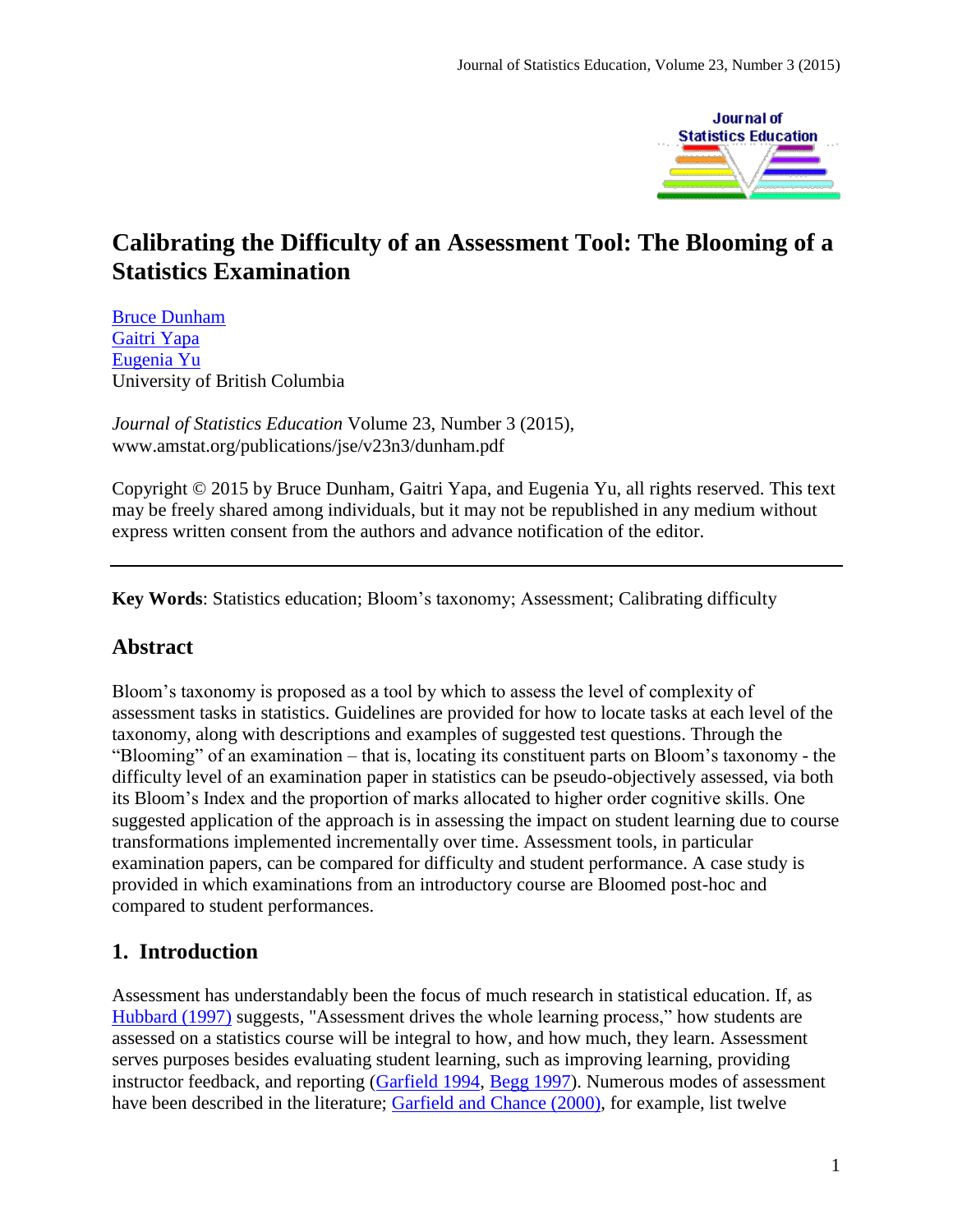approaches to assessment that have been adopted in statistical education, including the familiar (quizzes, examinations, group projects) to the less traditional (concept maps, critiques). Evidently, some modes of assessment will be better suited than others at probing student learning at different levels of mastery.

That there are different levels of mastery, even of introductory statistical concepts, seems to be broadly accepted. A primary aim, as [Chance \(2002\)](#page-29-1) points out, is to "assess what you value" and there is consensus that "shallow," or "surface" learning is not the goal (see, for example, [Steinhorst and Keeler 1995,](#page-31-0) [Hubbard 1997,](#page-30-0) [Schau and Mattern 1997,](#page-31-1) [Garfield and Chance](#page-30-2)  [2000\)](#page-30-2). For example, the ability to perform a routine calculation is usually not considered a useful objective unless the learner can demonstrate the ability to interpret and transfer the procedure applied. Although there is agreement that assessing higher levels of mastery of statistics is important, particularly in the area of statistical inference (see for example, [Alacaci 2004,](#page-29-2) and [Lane-Getaz 2013\)](#page-30-3), how one quantifies an assessment item in terms of the level of mastery it requires has not been explicitly addressed. In the context of a statistics course, we aim to illustrate how an assessment tool, such as an examination, can be objectively positioned in terms of the complexity of the tasks it contains.

Aligning teaching materials and curricula with assessment items at varying levels of complexity has been discussed by [Marriott, Davies, and Gibson](#page-31-2) (2009) and [Garfield et al. \(2011\).](#page-30-4) The latter suggest a two-way table (or "instructional blueprint") with rows for content topics and columns for cognitive demand. How to quantify cognitive demand is not described in detail by Garfield et al., although mention is made of the use of Bloom's taxonomy in this context. We pursue that suggestion in this work.

[Bloom et al. \(1956\)](#page-29-3) proposed a taxonomy in an attempt to categorise levels of mastery in a general framework. Bloom identified a hierarchy of six levels of cognitive domains, ranging from mere recall up to synthesis and evaluation. Several uses have been proposed for the taxonomy, including informing course design and the development of formative assessment tools for students (see, for instance, [Allen and Tanner 2002,](#page-29-4) [2007\)](#page-29-5). Attempts have been made to use Bloom's taxonomy to calibrate the level of difficulty of an assessment tool, such as an examination (for instance Crowe, [Dirks, and Wenderoth](#page-29-6) 2008, in biology, and [Zheng, Lawhorn,](#page-32-3)  [Lumley, and Freeman](#page-32-3) 2008, for pre-med tests). We extend this field of research to the context of statistics. Overall, our work attempts to address the following three aims:

1. Interpreting Bloom's taxonomy in the context of statistical education.

2. Proposing how to locate on Bloom's taxonomy typical assessment tasks assigned in undergraduate statistics courses, particularly at the introductory level, leading to a pseudoobjective numerical measure of the complexity level of an assessment tool. 3. Suggesting ways in which the "Blooming" process can be used in practice in statistical education.

A possible application of the work here is in the context of course transformation. Following the Guidelines for Assessment and Instruction in Statistics Education (GAISE) [\(Aliaga et al. 2012\)](#page-29-7), many instructors in statistics are adopting alternative pedagogy in their courses, such as incorporating group-based activities, clickers questions, on-line homework tools, and novel uses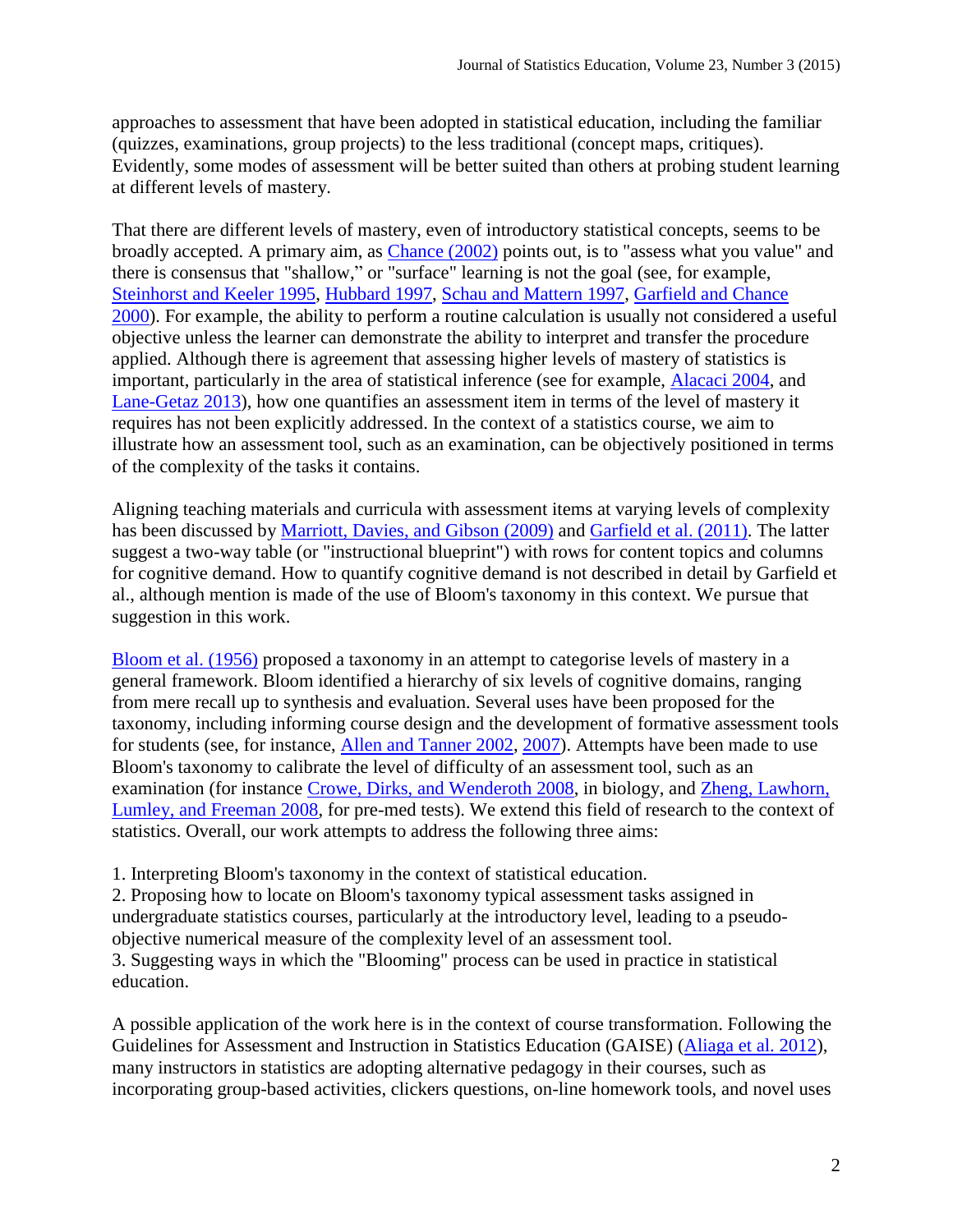of technology. Evaluating the effectiveness of such interventions can be difficult, largely due to confounding. For instance, [Prince \(2004\)](#page-31-3) summarises some of the pitfalls and problems in determining the effectiveness of active learning methods, and [Zieffler et al. \(2008\)](#page-32-4) critique various studies in the context of statistics education. In summary, since transformations to a course can occur incrementally, over time, and since it may be practically impossible to perform true experiments as in the testing of a new drug treatment via a clinical trial, convincing evidence about the benefits to student learning due to course transformation can be elusive. In addition, producing the kinds of evidence typically encountered in studies, such as gains on scores on concept inventories or matched examination questions, is both time-consuming and entwined with ethical issues. If, with modest effort, an objective measure can be provided of the difficulty level of a test, then comparisons can be made not only across different tests, but also based on how students' performance relates to observed difficulty.

The authors faced the task of measuring the effect on student learning of a variety of changes to pedagogy in an introductory course, with the changes taking place over a period of years. The method described here appears a practical approach to assessing the impact of the changes on student learning and assessment. This application is described as a case study, illustrating a use of the "Blooming" process introduced.

The section that follows gives a brief introduction to Bloom's taxonomy, the revised form that will be adopted here, and its past use in calibrating difficulty levels of test questions. The subsequent section discusses Bloom's taxonomy applied to statistical education, with particular reference to the skills that are encountered in an introductory course. Section 4 describes details of a case study where the authors "Bloomed" examinations from an introductory course at their institution, summarising the results and including student performance data. Some discussion and conclusions follow in the [Appendix,](#page-21-0) with examples of questions on various topics at different levels of the taxonomy. Such questions could be used to populate an instructional blueprint table of the kind suggested by [Garfield et al. \(2011\).](#page-30-4)

## **2. Bloom's taxonomy and calibrating assessment difficulty**

The taxonomy proposed by **Bloom et al.** (1956) comprises six levels of mastery. The original labels are listed here with selections from the alternative terms suggested by the authors of the taxonomy: knowledge (define, duplicate, list, memorize), comprehension (classify, describe, explain, identify), application (apply, demonstrate, employ, illustrate), analysis (analyze, appraise, categorize), synthesis (arrange, compose, construct, create, design), and evaluation (appraise, argue, assess, compare). In part due to it not apparently replacing any existing framework for categorising cognitive dimensions, it was some years before the taxonomy gained much foothold in the education community. Once accepted, the structure sparked copious research. The taxonomy's authors proposed two main goals for their work: educational (in particular, the taxonomy was suggested as a means to facilitate communication between educators) and psychological (such as how the taxonomy links to theories of how people learn). Primarily, the educational issues are of concern here.

As an attempt to categorise the behaviours of learners when performing various tasks, the taxonomy was designed to be discipline independent. It was appreciated by Bloom and his co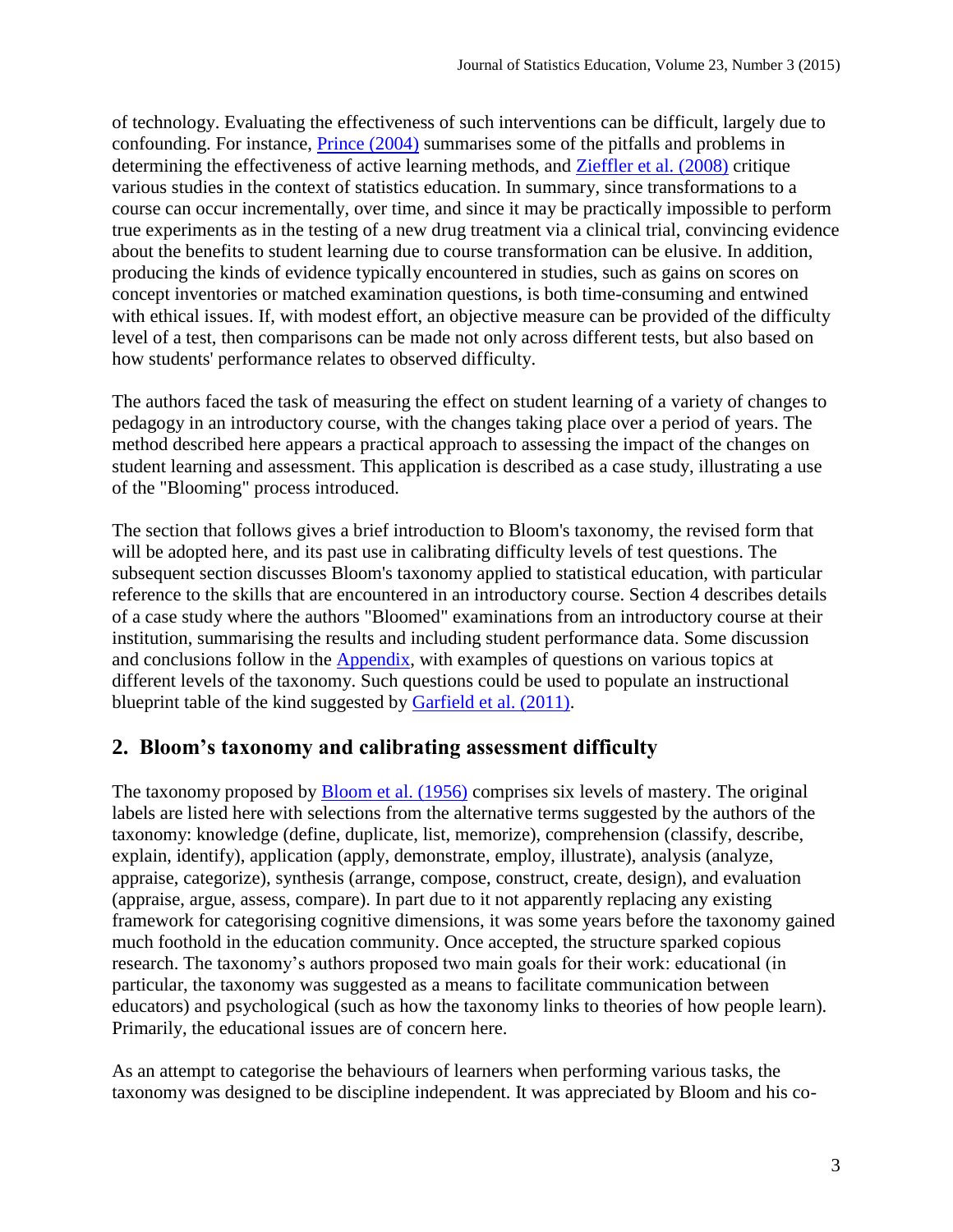researchers that prior learning may shift the level of an activity on the scale, so that what is one level for an "expert" may be another level for a relative novice. Nevertheless, levels 1 to 4 (or 3, [Madaus, Woods, and Nuttall 1973\)](#page-30-5) are considered a hierarchy, in that higher levels cannot be achieved without applying lower ones.

The taxonomy aims to rank the *complexity* of a task, measuring depth of mastery, and as such does not correlate exactly with difficulty. For instance, asking a student to repeat the third bullet point on the second slide in the fifth lecture would demand great powers of recall from the student, but no demonstration of higher mastery. The first two levels of the taxonomy comprise "Low order cognitive skills" (LOCS), while levels 3 and above are usually deemed "High order cognitive skills" (HOCS). Tasks that require higher order skills should require a greater level of mastery, and there is some evidence that students tend to perform poorer on test questions requiring HOCS than those needing only LOCS (for instance, [Zoller 1993,](#page-32-5) [Knecht 2001,](#page-30-6) and [Bailin 2002\)](#page-29-8).

In the years that followed the introduction of the taxonomy, various researchers pointed to problems and limitations, both from an educational [\(Stanley and Bolton 1957,](#page-31-4) and [Fairbrother](#page-30-7)  [1975,](#page-30-7) for example) and a psychological perspective (such as [Kropp and Stoker 1966,](#page-30-8) [Madaus et](#page-30-5)  al. [1973\)](#page-30-5). On the one hand, educators appeared to have difficulty concurring when attempting to align tasks with levels on the taxonomy; on the other hand, there were issues with the hierarchical nature of the taxonomy representing realistic cognitive processes and other concerns about an agreement with accepted psychological models of learning. Other taxonomies were proposed, such as those of [Ebel \(1965\)](#page-30-9) and [Merrill \(1971\),](#page-31-5) but none rose to Bloom's prominence among education academics, at least, despite evidence about its possible shortcomings.

A revised version of Bloom's taxonomy [\(Anderson et al.](#page-29-9) 2001) addressed some of the potential failings of the original, and it is this modified categorization we follow here. In essence, the revised taxonomy aims to represent the two dimensions of both learning and cognition, in attempting to describe better the processes underlying tasks at various levels of complexity.

<span id="page-3-0"></span>The revised taxonomy of Anderson *et al.* assigns verbs to cognitive levels, as in [Table 1:](#page-3-0)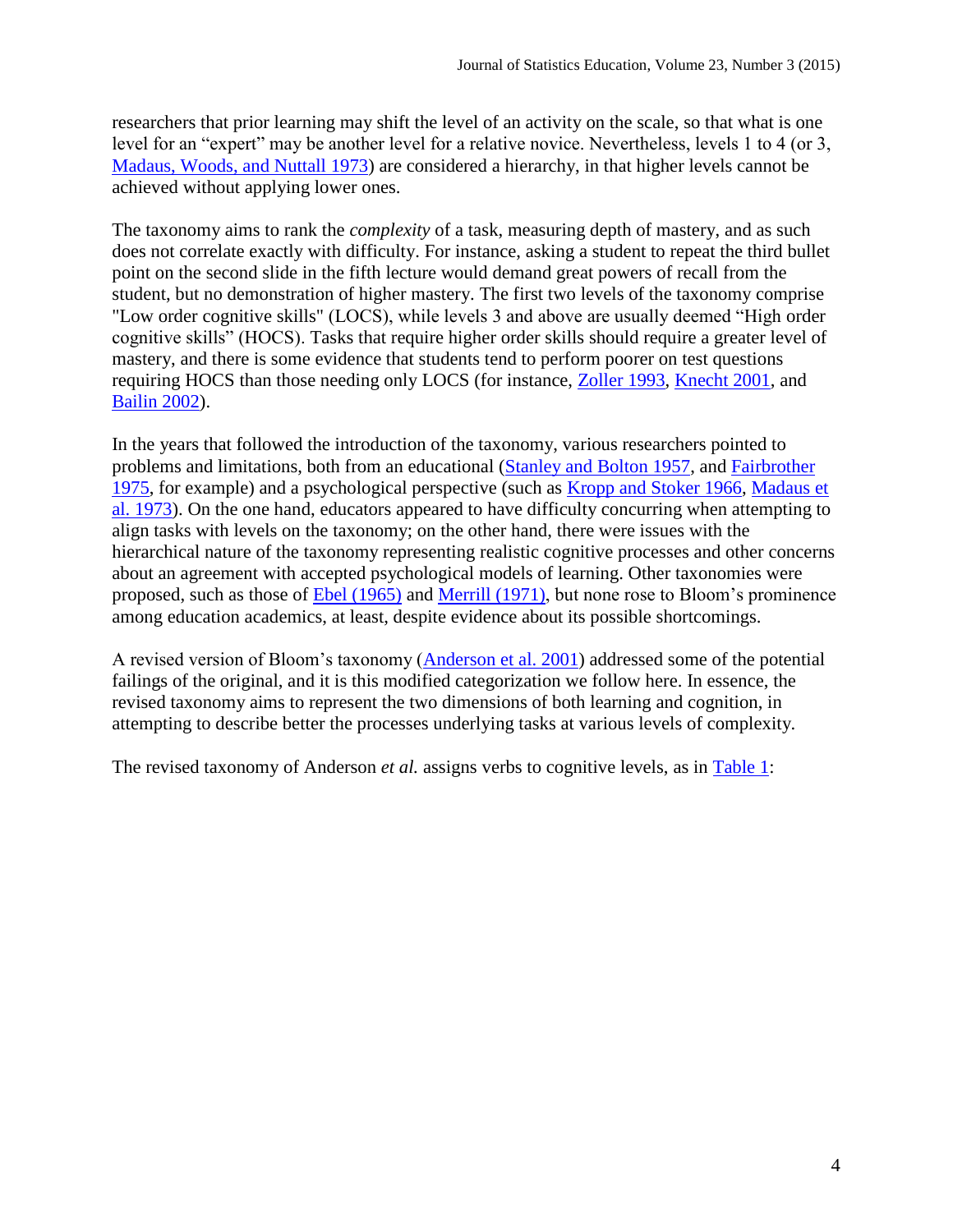| Retrieving, recognizing, and recalling relevant knowledge from long-term       |
|--------------------------------------------------------------------------------|
| memory; find out, learn terms, facts, methods, procedures, concepts.           |
| Constructing meaning from oral, written, and graphic messages through          |
| interpreting, exemplifying, classifying, summarizing, inferring, comparing,    |
| and explaining. Understand uses and implications of terms, facts, methods,     |
| procedures, concepts.                                                          |
| Carrying out or using a procedure through executing, or implementing;          |
| make use of, apply practice theory, solve problems, use information in new     |
| situations.                                                                    |
| Breaking material into constituent parts, determining how the parts relate to  |
| one another and to an overall structure or purpose through differentiating,    |
| organizing, and attributing; take concepts apart, break them down, analyze     |
| structure, recognize assumptions and poor logic, evaluate relevancy.           |
| Making judgments based on criteria and standards through checking and          |
| critiquing; set standards, judge using standards, evidence, rubrics, accept or |
| reject on basis of criteria.                                                   |
| Putting elements together to form a coherent or functional whole;              |
| reorganizing elements into a new pattern or structure through generating,      |
| planning, or producing; put things together; bring together various parts;     |
| write theme, present speech, plan an experiment, put information together in   |
| a new and creative way.                                                        |
|                                                                                |

**Table 1.** Cognitive process levels with example descriptive verbs.

[Anderson et al.](#page-29-9) (2001, Ch.16) weaken the purported hierarchy of the original taxonomy, noting, for example, that a task at level 2 (understanding) could be more cognitively demanding than a task at level 3 (applying), contending though that the "centre-points" of the scale do progress from most simple to most complex. There is still some debate about this point and the number of levels distinguishable for practical purposes. [Madaus et al](#page-30-5)*.* (1973) suggest a "Y-shaped" structure, for example, with the first three levels as the stem, and with "Analysis" on one branch and the other two levels on the other, whereas [Marzano \(2001\)](#page-31-6) posits just four levels in the cognitive domain, in effect subsuming Bloom's levels 3-6 into two, "Analyzing" and "Knowledge Utilization." For our goal here, assessing the complexity of the cognitive processes required to complete statistics test questions, we see no point in retaining any hierarchy in the two highest levels. Hence we combine levels 5 and 6 into one in what follows.

Although widely used in school education and in particular the training of teachers, until quite recently, neither Bloom's taxonomy nor its revised version received much attention from educators in most disciplines in higher education. There have been recent attempts to use the taxonomy to enhance the learning of HOCS in an undergraduate biology class [\(Bissell and](#page-29-10)  [Lemons 2006\)](#page-29-10), to create a tool to help biology educators better align assessments with teaching activities to improve the study and metacognitive skills of students [\(Crowe et al.](#page-29-6) 2008), and to characterize examinations in introductory calculus classes (Tallman [and Carlson 2012\)](#page-31-7). Our case study in section 4 more closely follows that of [Freeman, Haak, and Wenderoth](#page-30-10) (2011), a study involving the "Blooming" of test papers as part of an appraisal of the effectiveness of instructional changes to an introductory biology course. In this study, three raters were used to allocate a level on the taxonomy to each question set on tests in a course over six different terms. Rules proposed by [Zheng et al.](#page-32-3) (2008) were adopted to handle discrepancies between raters. For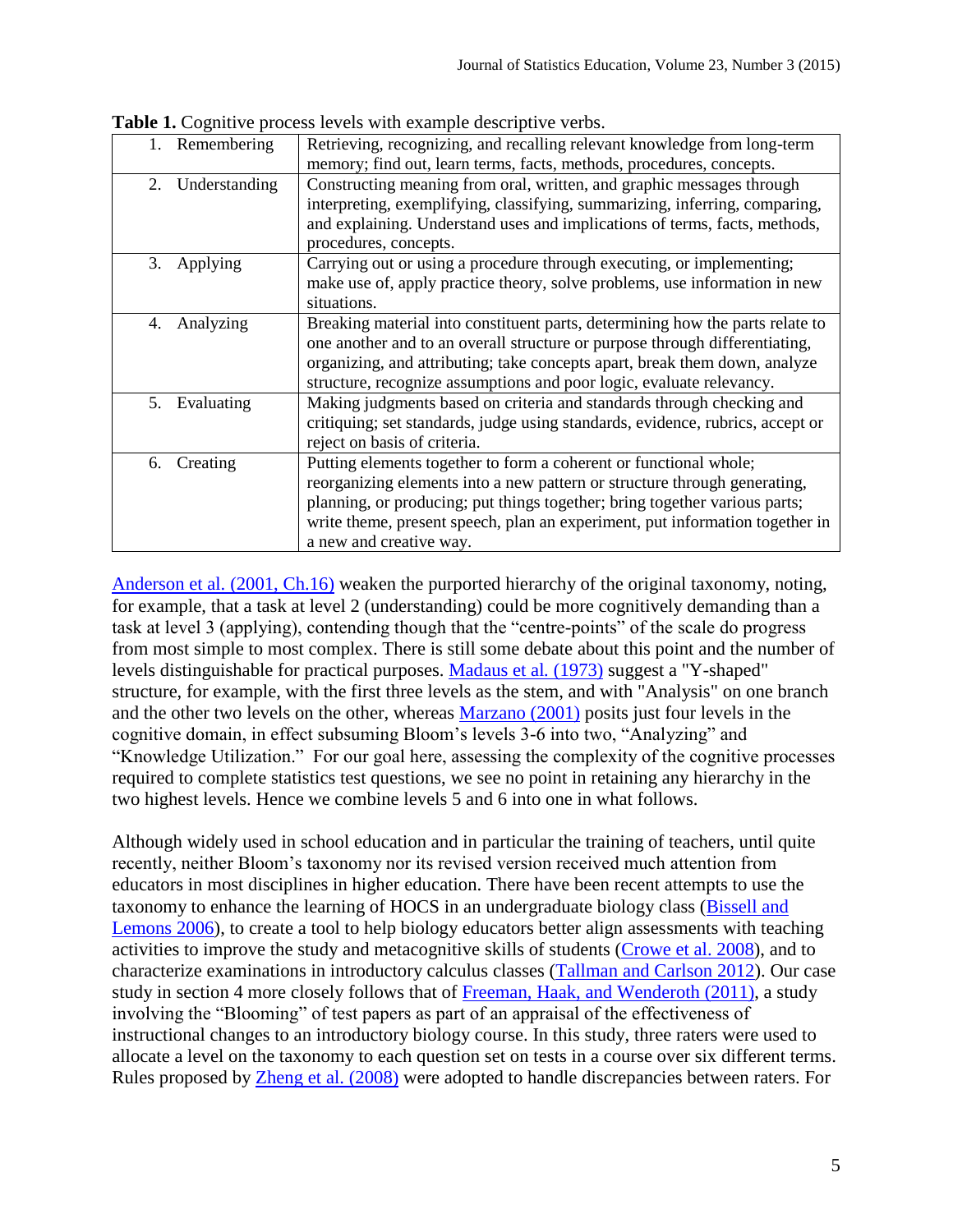each test, a so-called Bloom's Index (BI) was computed, this being a weighted sum of the points per question, the weight being the assigned Bloom's level, and defined as

$$
BI = 100 \times \frac{\sum_{i=1}^{N} P_i B_i}{5T}
$$

where *N* is the number of parts on the test,  $P_i$  is the points available for part *i*,  $B_i$  is the level of that part (for  $i=1,...,N$ ), and T is the maximum score on test. (The divisor in the above is taken as *5T*, and not *6T* as in [Freeman et al. \(2011\),](#page-30-10) since it is taken here that there is no hierarchy in the two utmost levels.) Note that, for instance, an examination containing questions requiring only LOCS could not attain a Bloom's Index above 40. An examination consisting entirely of questions at the lowest level (recall) would have a Bloom's Index of 20.

The principle difficulty in applying the approach of [Freeman et al](#page-30-10)*.* (2011) is equipping the raters to consistently assess the level of questions to a high level of concurrency. For this, raters must have a clear picture as to what a wide range of cognitive processes resemble in their discipline, and even experienced educators appear to struggle with this. Indeed, when summarising research appraising inter-rater reliability in this context, [Seddon \(1978, p.304\)](#page-31-8) concluded "... the extent of perfect agreement decreases as the number of judges increases."

Reasons why raters often disagree when Blooming test questions have been identified. Raters may neglect to consider higher order skills when assessing the level of a question, stopping at lower level categories [\(Bissell and Lemons 2006,](#page-29-10) [Crowe et al.](#page-29-6) 2008, and [Zheng et al.](#page-32-3) 2008). There can be tendencies to focus on the perceived difficulty level of the topic assessed, rather than the cognitive process required [\(Lemons and Lemons 2013\)](#page-30-11). Raters may also overlook information that had previously been provided to students, or the rating process may fail to provide necessary details about what students had been given [\(Crowe et al.](#page-29-6) 2008). All of these issues, and others, can lead to experienced instructors differing when assigning levels to questions on topics they have taught.

Casagrand and Semsar [\(2013,](#page-29-11) personal communication, May 3, 2013) have attempted to address the problem of rater reliability in the context of Blooming tests, creating a rubric they name the Bloom Dichotomous Key (BDK). Their key aim is to formalise the Blooming process, particularly for questions in physiology, and builds on [Table 2](#page-7-0) in [Crowe et al.](#page-29-6) (2008). The approach appears promising, and some aspects are adopted here. For instance, it is important that the rater has information about what students were given, noting that any question is at level 1 (remembering) if the students have seen it before. Hence either the rater must be given such information, or the rater's responses must be modified in the light of such knowledge. Other aspects of the BDK rubric are less well suited to Blooming exams in statistics. For instance, asking the rater whether the students are being asked to "interpret data" would likely not be helpful in the context of Blooming a statistics examination question, although aspects of the follow-on questions (e.g., Are students re-describing the data to demonstrate they understand what the data represent? (level 2), Are students using the data to calculate the value of a variable? (level 3), Are students coming to a conclusion about what the data mean … and/or having to decide what data are important to solve the problem? (level 4)) have been incorporated into our process.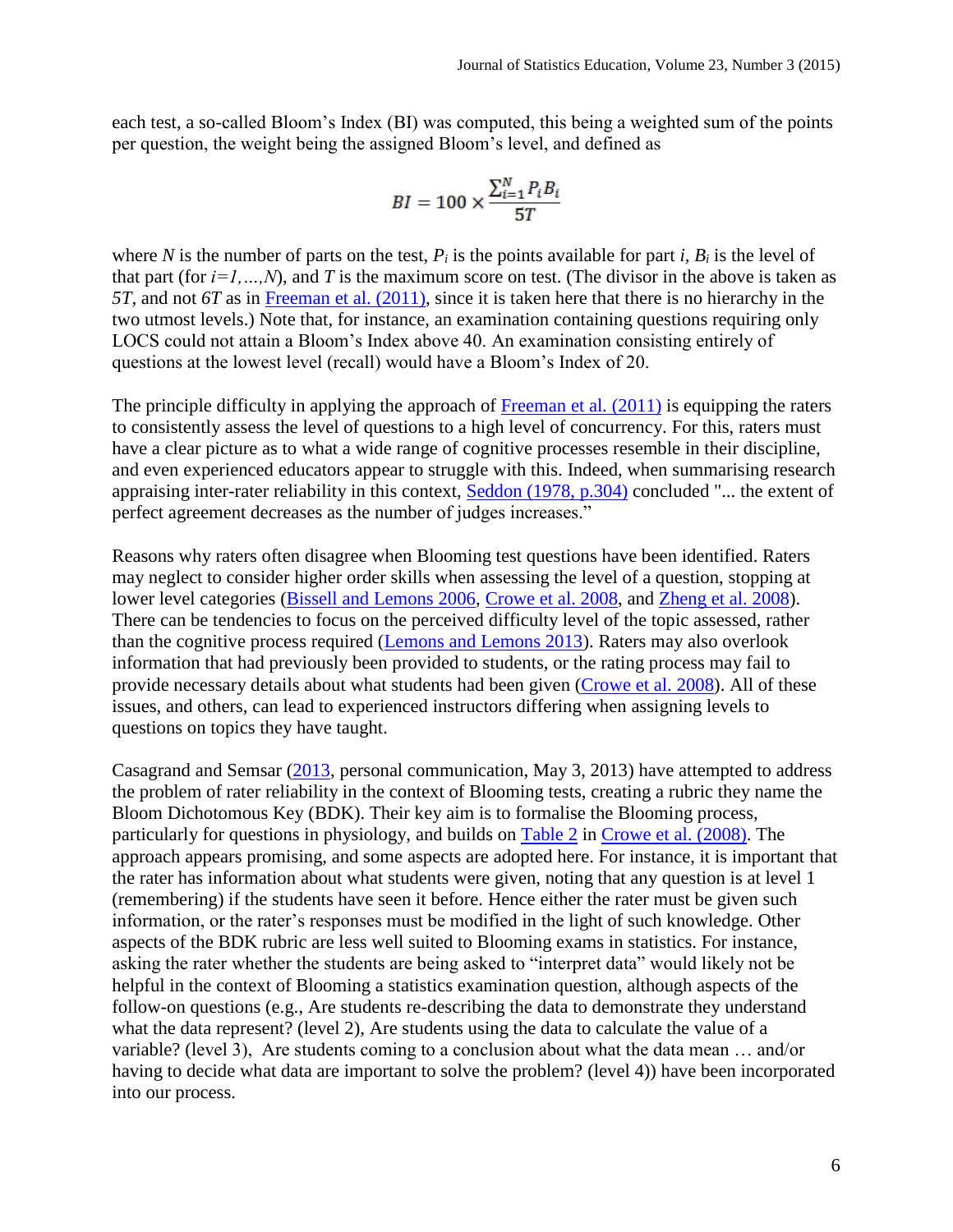As Crowe et al. [\(2008, p.369\)](#page-29-6) point out, "... each discipline must define the original classifications within the context of their field." This is not an exact science, and no rubric for raters of test questions in higher education disciplines is likely to produce complete concurrency across different raters. When used in the rating of 349 test questions, the BDK, for instance, resulted in total agreement between three raters only on around 40% of questions. This was, however, double the concurrency rate observed without the BDK (Casagrand and Semsar, personal communication, May 3, 2013).

## **3. Blooming in statistical education**

The main challenge is interpreting the levels of Bloom's taxonomy in the context of the cognitive processes required to complete test questions in probability and statistics. This task proved more difficult than the authors had originally envisaged, even for questions in an introductory course, as simple heuristics proved inapplicable generally across the wide range of topics encountered.

The goal was to create guidelines that would be useful in Blooming tasks at all levels of instruction in statistics, from early school years up to graduate degree level. As a first step, the authors attempted to locate the definitions of Bloom's levels in the broad context of the discipline. These general descriptors are as follows:

- 1. Knowledge/Remembering: Recall, memorize, re-tell, repeat a definition, repeat a previously seen example, recall or identify a formula.
- 2. Comprehend/Understand: Put a concept into own words, identify an example of something, recognize a definition in an alternative wording, describe the key features.
- 3. Apply: Use a previously seen method to compute a value, create a graphic, or draw a generic conclusion from data.
- 4. Analyse: Formulate hypotheses and conclusions in the context of a study, deduce which known method is appropriate in a given scenario, recognise important structure in data.
- 5a. Create: Design a study to investigate a given hypothesis, propose a (to the student) novel solution to a problem.
- 5b. Synthesise/Evaluate: Collate and interpret information from multiple sources, compare and contrast alternative approaches, critique methodology.

Although the above descriptors give a flavour of how a level can be interpreted in the discipline, the terminology is too vague to be of much practical use. It is more helpful for raters to have descriptions of levels related to specific topics, and also see examples of questions at different levels on a topic. In what follows, we provide such information in the context of an introductory statistics course. This context seemed most apt, since a motivation was to assess examinations in an introductory course at our institution. As will be seen in section 4, the guidelines can readily be applied to higher level courses.

To best exemplify the levels, example topics from an introductory course were chosen as follows: exploratory data analysis (EDA), design, probability, sampling distributions, inferential methods, regression, and ANOVA. These topics are not mutually exclusive, but do serve to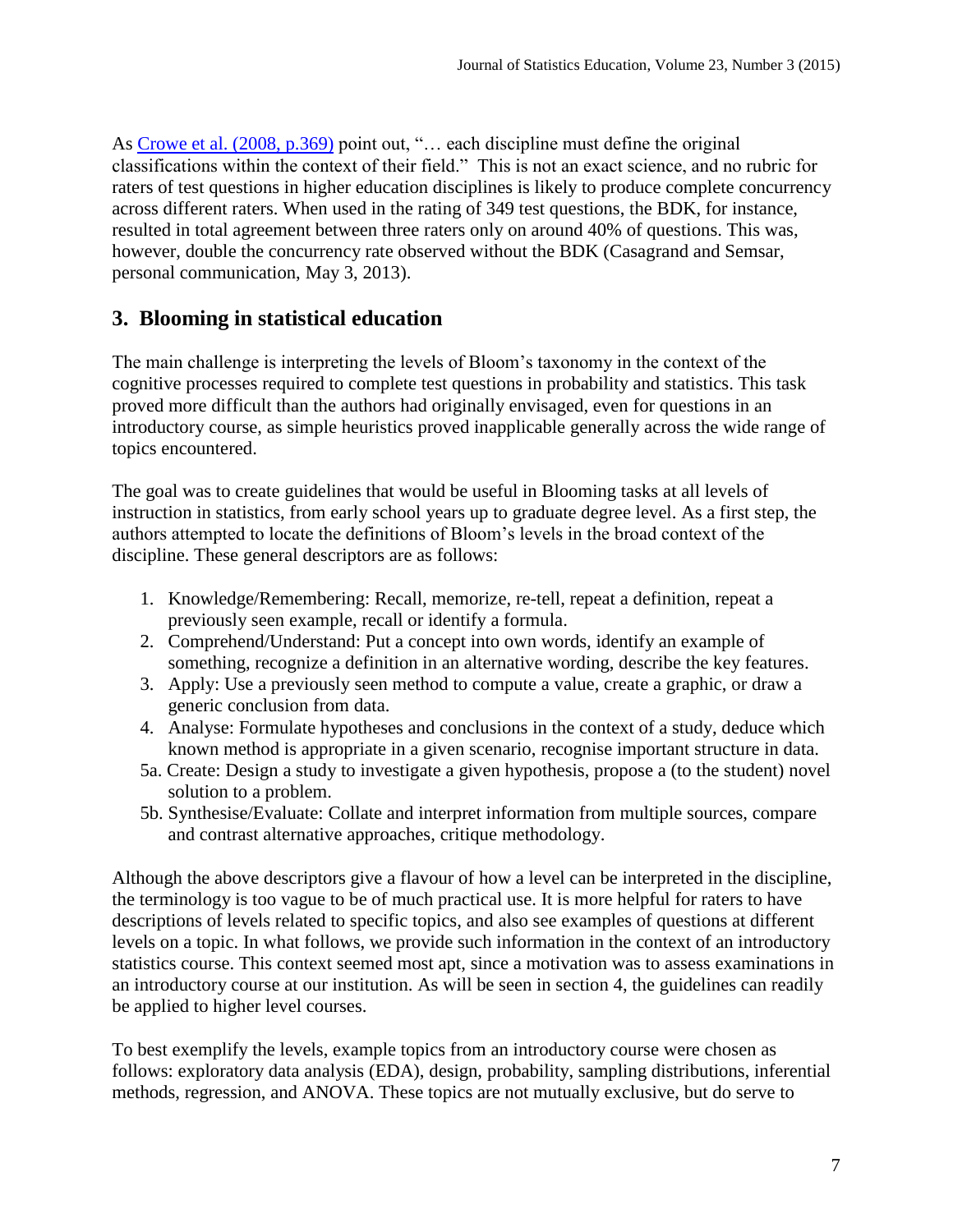permit illustration of thought processes at different levels, within a context. Descriptors are provided for the levels for these topics in the following subsections, and selected example questions discussed. A more comprehensive set of example questions at each level is provided in the [Appendix.](#page-21-0)

#### **3.1 Knowledge/Remembering**

Testing pure recall, questions at this level are quite rare on undergraduate statistics examinations at the authors' institution. Such questions target recall, without any attempt to gauge whether the learner attributes meaning to what is remembered. That said, any question which has been previously seen by a student must be at this level, since, however difficult, the student could feasibly simply have memorised the solution.

It is unclear how often questions at the lowest level of the taxonomy appear on university-level tests in statistics. [Schau and Mattern \(1997, p.5\)](#page-31-1) suggested "A test often consists of a collection of items measuring primarily recall," though the comment may have referred to K-12 education. They cite an example (p.7) where the student is asked to identify the notation commonly used for the standard deviation, a question that would reasonably be placed at level 1, though the source of the question is not given.

[Table 2,](#page-7-0) below, describes the types of tasks that one would perform at level 1 for the seven identified topics.

| <b>EDA</b>          | Recall definitions, recall formula, identify graphic type, label |  |  |  |
|---------------------|------------------------------------------------------------------|--|--|--|
|                     | parts of a graph.                                                |  |  |  |
| Design              | Recall definitions relating to experiments and observational     |  |  |  |
|                     | studies.                                                         |  |  |  |
| Probability         | Recall definitions and formulae.                                 |  |  |  |
| Sampling            | Recall Central Limit Theorem (CLT), define a parameter and a     |  |  |  |
| distributions       | statistic.                                                       |  |  |  |
| Inferential methods | Recall formula for a test statistic, remember definitions for    |  |  |  |
|                     | hypothesis tests.                                                |  |  |  |
| Regression          | Recall definitions, identify response and predictor variables.   |  |  |  |
| <b>ANOVA</b>        | Recall definitions and formulae.                                 |  |  |  |

<span id="page-7-0"></span>**Table 2**. Sample tasks for level 1.

Two examples of questions at this level are provided here:

Example 1.1: (EDA) Write down the formula for the variance of the numbers  $x_1$ ,  $X_2,\ldots,X_n$ .

Example 1.2: (Regression) The slope of a regression line and the correlation are similar in the sense that (choose all that apply):

- (a) they both have the same sign.
- (b) they do not depend on the units of measurement of the data.
- (c) they both fall between -1 and 1 inclusive.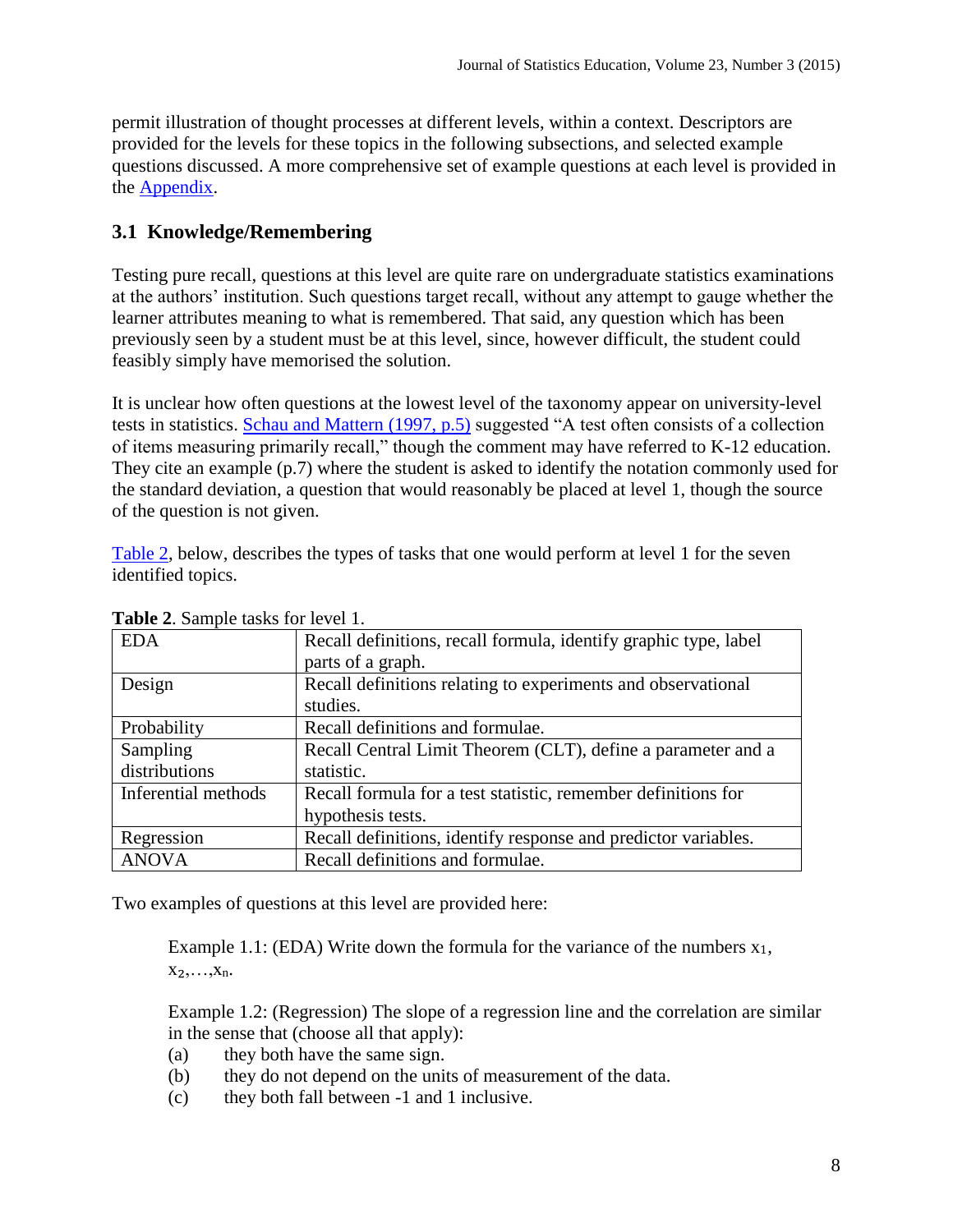- (d) neither of them can be affected by outliers.
- (e) both can be used for prediction.

The first example asks only for the learner to repeat a formula they have previously seen. In the second example, it is assumed that the learner has been told the underlying facts, and so merely needs to recall which statements are true. In the event that the student had not been told certain facts but had to deduce them, example 1.2 is no longer at level 1.

#### **3.2 Comprehend/Understand**

Educators often have difficulty with the term "understand," since in some sense the word encompasses entirely what we want students to achieve. In the context of Bloom's however, the term refers to there being meaning attached to something that is recalled. This could be demonstrated by being able to put a definition or explanation into novel wording, or identifying an example of something. So while, for instance, a student may be able to write out the formula for a sample variance (level 1), explaining the formula requires a deeper level of cognition.

<span id="page-8-0"></span>

| <b>Table 3.</b> Sample tasks for level 2 |                                                                    |  |  |  |
|------------------------------------------|--------------------------------------------------------------------|--|--|--|
| <b>EDA</b>                               | Explain a statistic in words, describe the features of a graphic.  |  |  |  |
| Design                                   | Identify a study as an experiment or observational, describe       |  |  |  |
|                                          | features of an experiment using terminology.                       |  |  |  |
| Probability                              | Explain concepts in words, discuss an example of independence.     |  |  |  |
| Sampling                                 | Explain CLT in words, identify parameters and statistics.          |  |  |  |
| distributions                            |                                                                    |  |  |  |
| Inferential methods                      | Explain concepts in own words, identify which test has been        |  |  |  |
|                                          | applied given context and adequate information.                    |  |  |  |
| Regression                               | Explain least squares in words, describe regression line in simple |  |  |  |
|                                          | terms.                                                             |  |  |  |
| <b>ANOVA</b>                             | Explain sums of squares (SS) in words, identify parameters,        |  |  |  |
|                                          | describe simple properties of SS.                                  |  |  |  |

[Table 3](#page-8-0) below describes some tasks representative of work at level 2.

It is suggested that level 2 can be the most difficult level to assign unambiguously. Note, for instance, that the ability to identify a study as an experiment is deemed to be at this level, and not level 1 since the task does not involve pure recall (unless the student has seen the study earlier). In practice, students are asked to do something to demonstrate understanding, and in our context are not typically asked to re-write definitions in their own words. Hence, distinguishing what tasks meet the level here can be open to interpretation, and some overlap with levels 3 and 4 seem inevitable. Two examples follow:

Example 2.1: (EDA) For each of the following variables, indicate in the corresponding box a C if the variable is a categorical variable and a Q if it is quantitative.

(a) Eye colour.

(b) The cost of a car.

(c) The number of bees in a beehive.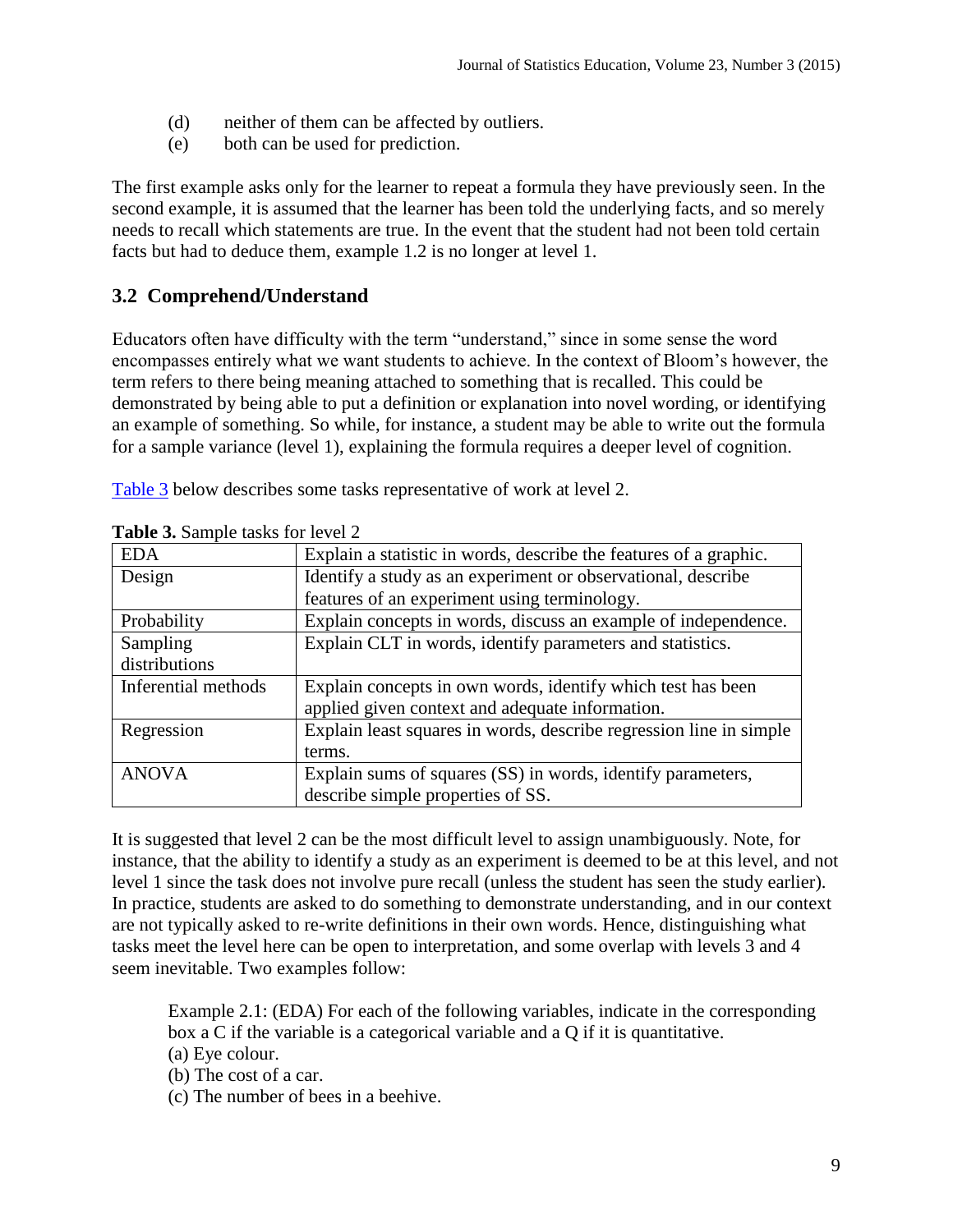- (d) The time between calls to call centre.
- (e) The religions of students on a course.

Note that for the above, a student must show their understanding of the terms "categorical" and "quantitative," by matching each example to one or other. Again, it is assumed the examples have not been previously seen.

Example 2.2: (Design) Taking a sample using a stratified sampling design is (circle all that apply):

- (a) Generally more difficult than taking a simple random sample.
- (b) Taking simple random samples within sub-groups of the target population.
- (c) Systematically ignoring sub-groups of the population.
- (d) Likely to remove problems with non-response.
- (e) Best when sampling units within each stratum are similar.

In the above example, although students will have been told the underlying features of stratified sampling, it is assumed that the wordings above differ appreciably from those previously seen. Therefore, elements of comprehending aspects of the sampling design are required.

## **3.3 Apply**

At level 3, students must be able to perform a procedure to which they have previously been exposed. In the context here, this typically means producing an answer such as a graphic, a statistic, or a P-value. The procedure involved may be routine, at least to an expert, though to the novice, skills at both levels 1 and 2 are required.

In this context, it is assumed that there is no reasonable ambiguity in the student's mind as to which method is to be applied. We argue that where it is feasible to assume that the student needs to select amongst competing methods, at least some of the task falls at level 4 (analyse). This is congruent with the authors' experiences: students may accurately apply a method if in no doubt as to which method to use, but may flounder if the question is not explicit. As [Schau and](#page-31-1)  [Mattern \(1997\)](#page-31-1) remark, students say things like "I can use the t-test when I know I'm supposed to, but otherwise I don't have a clue." For instance, when presented with data in pairs, but when the question neither asks for a paired test nor includes the word "pairs," some students will perform two-sample tests inappropriately. We judge the performance of the test to be at level 3, but the selection of the correct procedure to be level 4 (in cases when in the student's mind a choice may exist).

<span id="page-9-0"></span>Outlines of sample tasks at level 4 for the seven topics are provided in [Table 4.](#page-9-0)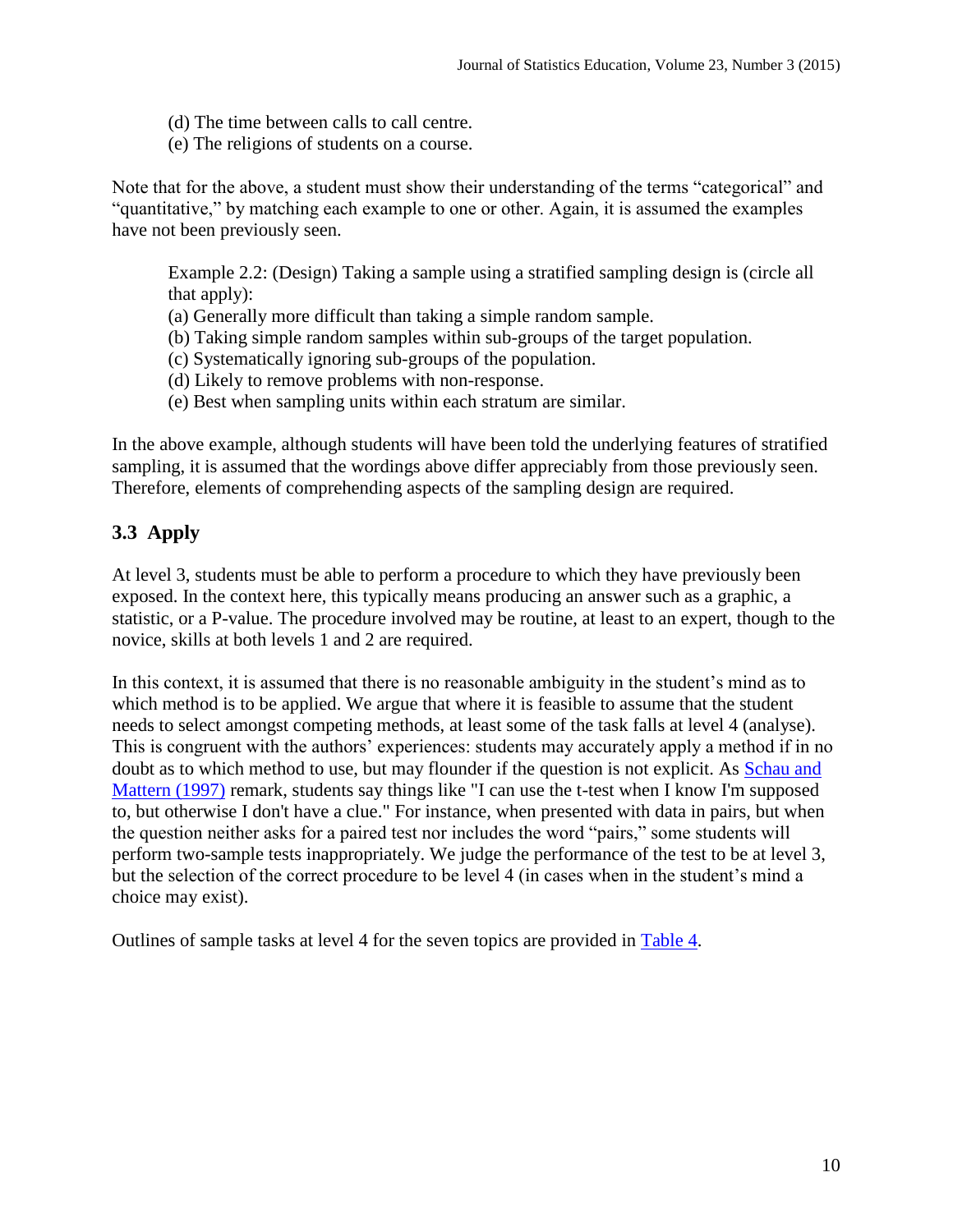| <b>EDA</b>          | Predict outcomes based on a graph, create a specified graph,      |  |  |  |
|---------------------|-------------------------------------------------------------------|--|--|--|
|                     | apply a formula.                                                  |  |  |  |
| Design              | Find the number of levels of a factor in an experiment, conduct a |  |  |  |
|                     | study given the design.                                           |  |  |  |
| Probability         | Identify the sample space in a probability word problem,          |  |  |  |
|                     | compute the variance of a random variable.                        |  |  |  |
| Sampling            | Use the CLT to approximate probabilities relating to a mean or    |  |  |  |
| distributions       | sum.                                                              |  |  |  |
| Inferential methods | Use a specified method on given data, to perform a test or create |  |  |  |
|                     | a confidence interval.                                            |  |  |  |
| Regression          | Compute the regression line for given data, find a predicted      |  |  |  |
|                     | value.                                                            |  |  |  |
| <b>ANOVA</b>        | Compute or complete ANOVA given data or                           |  |  |  |
|                     | key summary statistics, find the P-value for the test.            |  |  |  |

**Table 4**. Sample tasks for level 3

Certain tasks may appear rather trivial to be assigned at this level, but one recalls that the taxonomy measures depth of mastery and not directly the level of difficulty. For instance, computing the variance of a data set requires recall of the formula, an understanding of how to perform the computation, and the ability to complete the computation correctly. The same is true for finding the estimate of the unknown within-group variance in the context of ANOVA. Whether these tasks are deemed difficult or not, they do require a level of cognition in addition to those found at levels 1 and 2.

The sample tasks for "Design" include conducting a study given the study's design – not practical in an examination. It is, however, one of the few generic tasks that could be prescribed on this topic at this level in an introductory course.

Two example questions at level 3 follow:

Example 3.1: (Probability) Consider two events A and B within a sample space. Suppose *P(A)=0.4, P(B)=0.6* and *P(A∪B)=0.7*. Find *P(A∩B)*.

Example 3.2: (Sampling distribution) A drinks company firmly believes that 10% of all soft drink consumers prefer its brand, Simpsons' Water. To verify this, it conducts a survey of 2500 consumers, and is interested in the number who claim to prefer Simpsons' Water to all other brands. The managing director of the firm may reconsider the claim of the company if no more than 220 of the sample state a preference for Simpsons' Water. Use the Central Limit Theorem to estimate the probability of this event assuming the claim is correct.

The first question requires probability rules which we assume the students have applied previously. The second question would require thinking at level 4, were it not given to use the CLT. Note both questions are devoid of requirements to draw conclusions in the context of a study.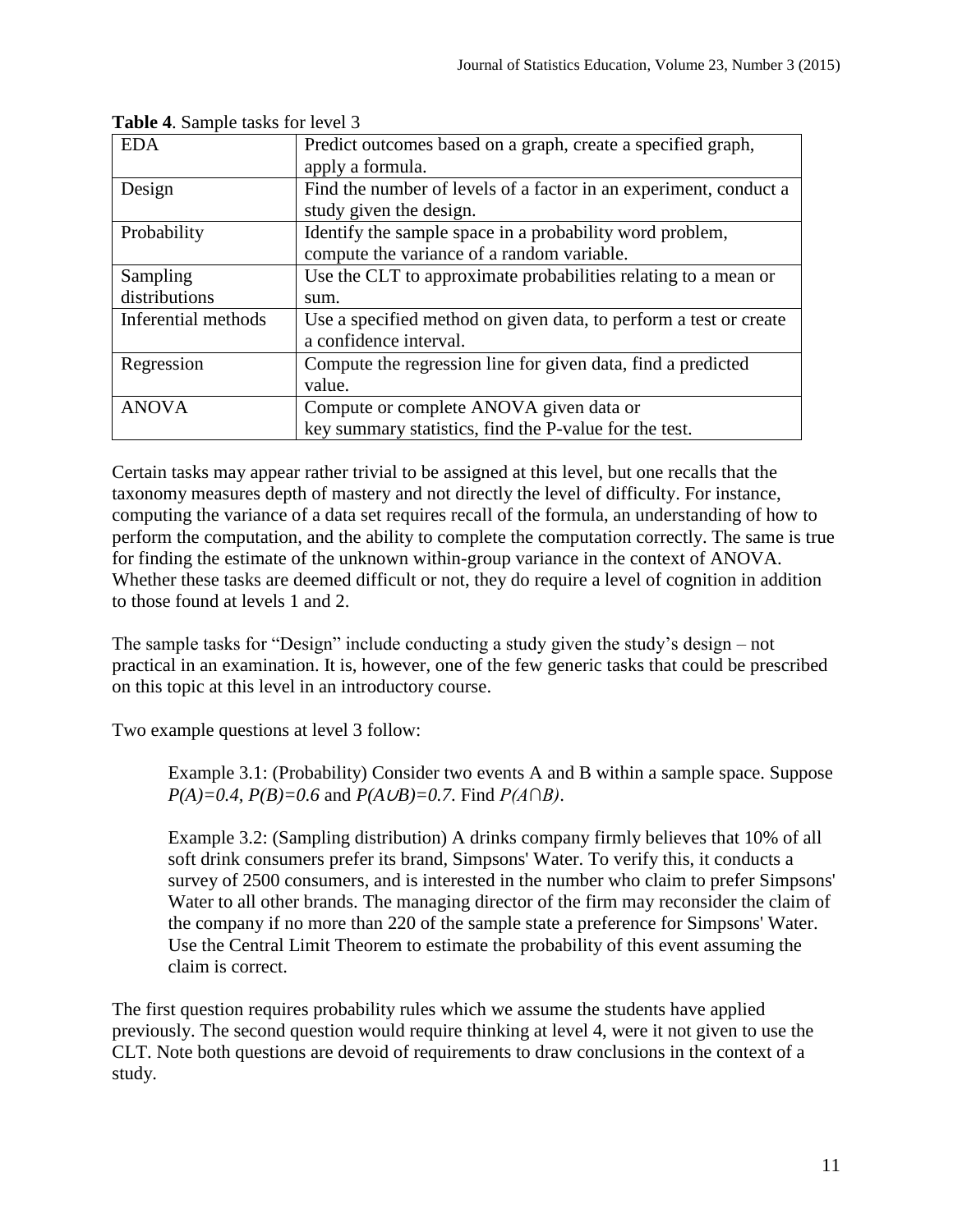## **3.4 Analyse**

At this level, tasks require students to perform a deductive step of some sort. This may take the form of selecting which method is most appropriate for a given setting from a set of methods previously seen. In such cases the application of the method would be at level 3, but selecting the right method can, for instance, demand an appreciation of the structure of the data that is not obvious from the way they are presented. Other examples require students to extract key information from a case study, such as formulating hypotheses and drawing conclusions in the context. Some sample tasks are described in [Table 5.](#page-11-0)

| <b>Tuble of Builiple against the relation</b> |                                                                  |  |  |  |  |
|-----------------------------------------------|------------------------------------------------------------------|--|--|--|--|
| <b>EDA</b>                                    | Decide which EDA method is suitable in a given situation, draw   |  |  |  |  |
|                                               | conclusions in context.                                          |  |  |  |  |
| Design                                        | Identify sources of possible confounding and bias in a study.    |  |  |  |  |
| Probability                                   | Interpret the parameters in a probability model, propose a known |  |  |  |  |
|                                               | model for a context.                                             |  |  |  |  |
| Sampling                                      | Identify features that influence a sampling distribution,        |  |  |  |  |
| distributions                                 | explain a particular sampling distribution in context.           |  |  |  |  |
| Inferential methods                           | Decide with method is appropriate, recognise structure in data,  |  |  |  |  |
|                                               | formulate hypotheses and draw conclusions in context.            |  |  |  |  |
| Regression                                    | Explain the influence of an outlier, consider transformations,   |  |  |  |  |
|                                               | interpret in context.                                            |  |  |  |  |
| <b>ANOVA</b>                                  | Recognise when ANOVA is (in)appropriate, draw conclusions in     |  |  |  |  |
|                                               | context.                                                         |  |  |  |  |

<span id="page-11-0"></span>**Table 5.** Sample tasks for level 4

In many example questions, such as 4.1 below, level 4 cognition combines with level 3 skills. The second example, which is not from an introductory course, illustrates a deductive reasoning task in the context of regression models. Students had not previously met a scenario of the type described. In should also be noted in Example 4.2 the notation in the question was as presented here and was familiar to the students, with Greek letters indicating parameters and lower case letters denoting point estimates.

Example 4.1: (Inference): In a certain city, 25% of residents are European. Suppose 120 people are called for jury duty, and 24 of them are European. Does this indicate that Europeans are under-represented in the jury selection system? Carry out an appropriate hypothesis test at the 10% significance level. Define the parameter(s) relating to your test, and clearly state your null and alternative hypotheses in the given context.

Example 4.2: (Regression): Consider data on patient outcomes (Y) for patients who are randomly allocated to one of three drug treatments. Let A be a binary indicator taking the value one for patients allocated to the first drug, and zero otherwise. Similarly, let B and C be binary indicators for allocation to the second and third drugs respectively. Someone who is unsure about statistical methods ends up getting output from two fitted regression models: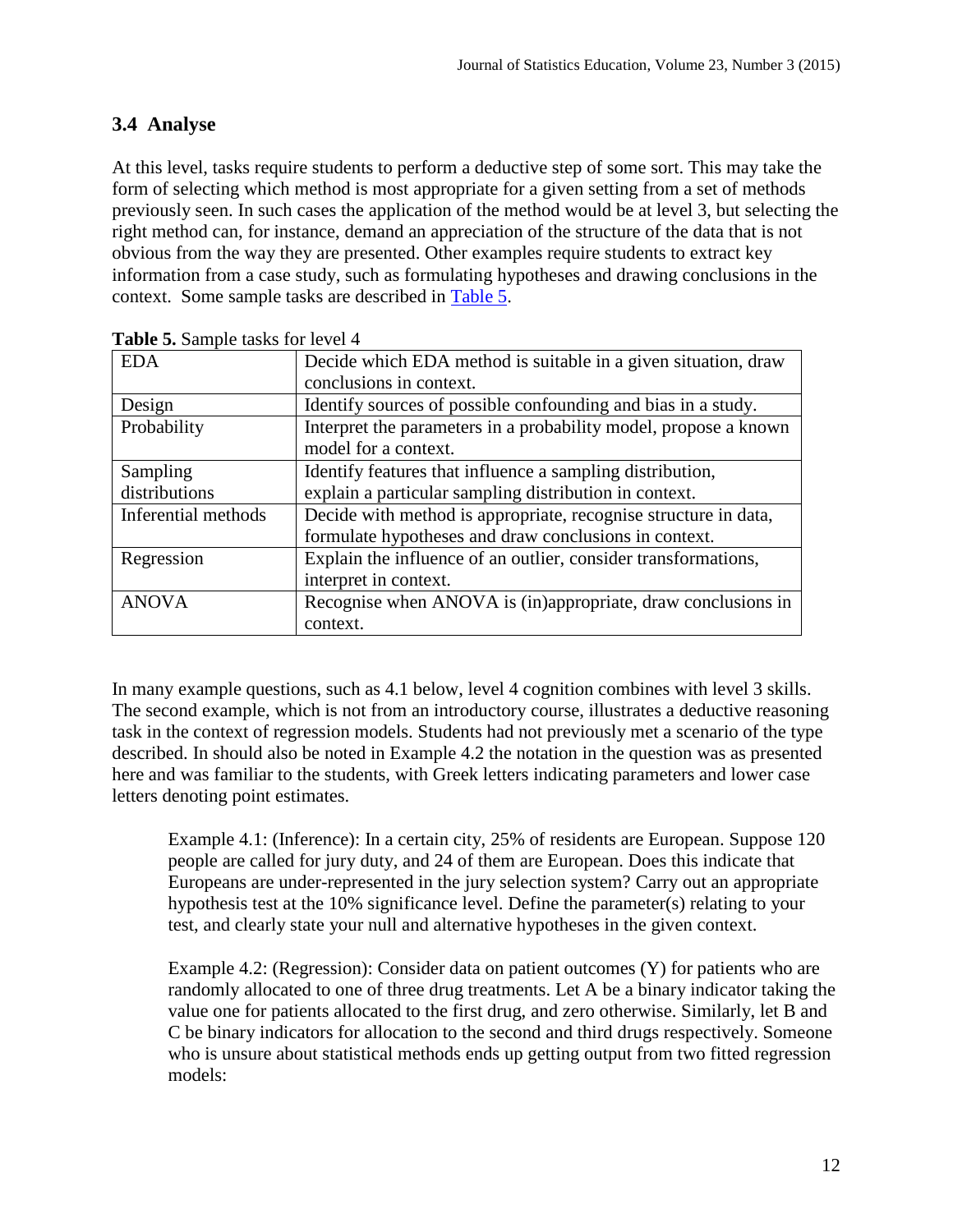Model 1:  $Y = \alpha_0 + \alpha_1 A + \alpha_2 B + \epsilon$ , Model 2:  $Y = \beta_0 + \beta_1 A + \beta_2 C + \epsilon$ . Which of the following is/are guaranteed to happen? (Check all that apply.)  $(a)$  a<sub>0</sub>=b<sub>0</sub> (b)  $a_1 = b_1$  $(c) b<sub>2</sub>-b<sub>1</sub>=-a<sub>1</sub>$ (d) The residual sums of squares from both models are the same.

## **3.5a Create**

The "Create" level is characterized by the necessity for a student to apply their knowledge to devise a method, model, or evaluation procedure that is new, at least to the student. Tasks at this level require high-order thinking, and would rarely be assessed on examinations at an introductory level. The requirement to produce a novel artefact prevents cognition at this level being assessed by multiple choice questions. Some sample tasks are provided in [Table 6,](#page-12-0) in which the terms "new" and "novel" describe items that were previously unknown to the student.

| <b>EDA</b>          | Invent a new summary statistic for a given purpose.            |  |  |  |
|---------------------|----------------------------------------------------------------|--|--|--|
| Design              | Design a study to investigate a hypothesis.                    |  |  |  |
| Probability         | Formulate a novel probability model for a context.             |  |  |  |
| Sampling            | Draw inference based on a novel sampling distribution.         |  |  |  |
| distributions       |                                                                |  |  |  |
| Inferential methods | Formulate novel hypothesis test for a given scenario.          |  |  |  |
| Regression          | Use regression to propose a model based on multiple predictors |  |  |  |
| <b>ANOVA</b>        | Invent a multiple comparison test.                             |  |  |  |

<span id="page-12-0"></span>**Table 6**. Sample tasks for level 5a.

Examination questions involving invention are rare at the introductory level, though the use of invention tasks in statistics instruction has advocates [\(Schwartz and Martin 2004,](#page-31-9) for example). Part of a question requiring students to design a study is provided below as an example of a test question at level 5.

Example 5.1: (Design) The two STAT 101 instructors notice that some students fall asleep in class. They plan to conduct a study to assess whether having coffee right before class improves their students' attention span. They know that the lecture time (9am and 2pm) may affect attention span, but they are not interested in assessing the lecture time effect. The 9am section has 197 students, and the 2pm section has 340 students. Design an appropriate experiment to establish a causal effect of coffee on students' attention span. Remember to take lecture time into account in designing the experiment. Draw a diagram that outlines an experiment. Do NOT describe the study in words.

## **3.5b Synthesise/Evaluate**

Tasks at level 5b may require students to collate and interpret information from a variety of sources without explicit guidance as to what value to attribute to each source. Alternatively, or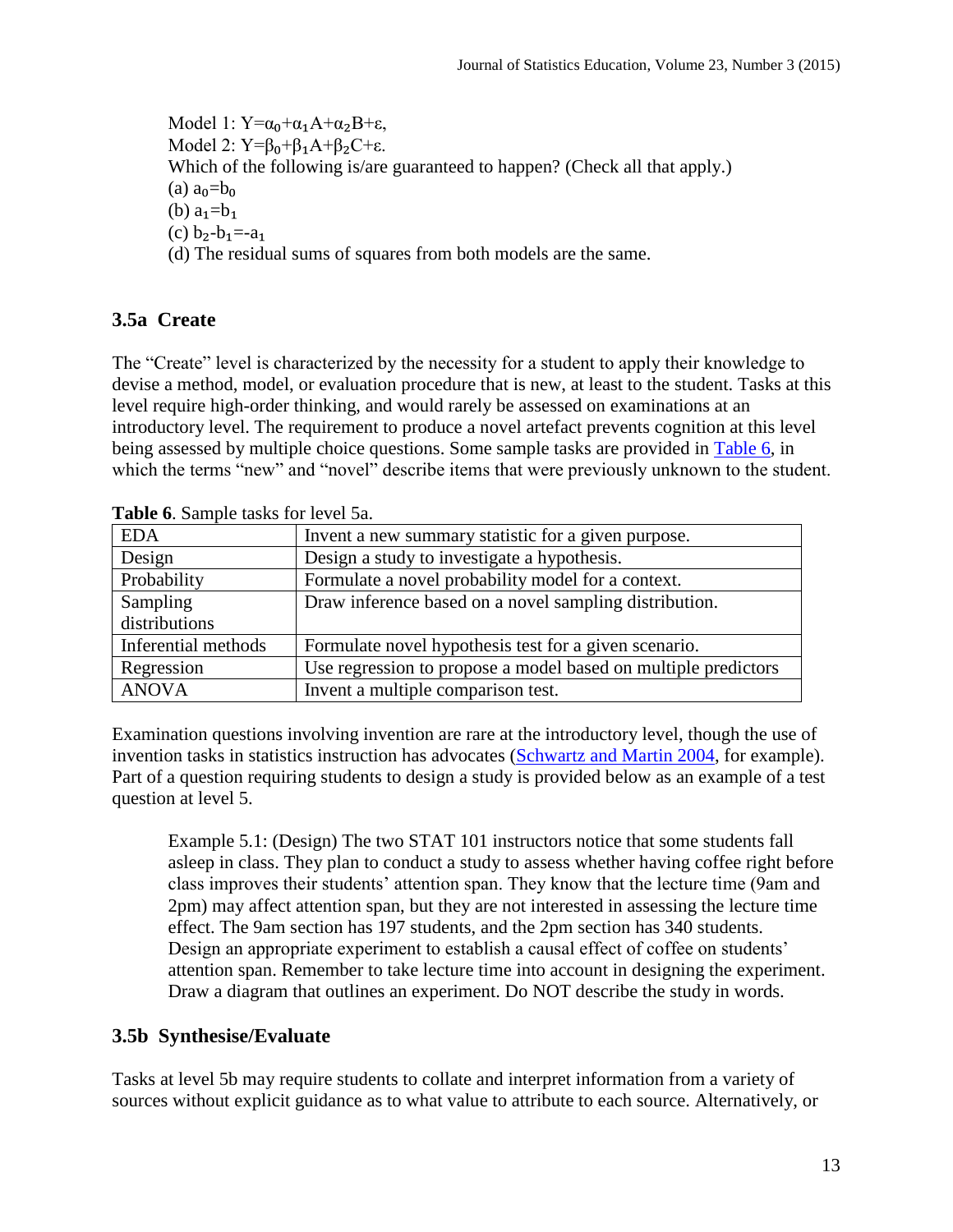perhaps in addition, tasks may request a critique, comparing and contrasting methodologies, for example. Sample tasks at this level appear in [Table 7.](#page-13-0)

| <b>EDA</b>          | Compare measures of centrality, critique EDA approaches,         |  |  |
|---------------------|------------------------------------------------------------------|--|--|
|                     | collate and summarise EDA information from multiple sources.     |  |  |
| Design              | Compare and contrast different study designs, critique a given   |  |  |
|                     | study.                                                           |  |  |
| Probability         | Compare different probability models, identify limitations of a  |  |  |
|                     | model.                                                           |  |  |
| Sampling            | Compare use of asymptotic theory to an exact approach.           |  |  |
| distributions       |                                                                  |  |  |
| Inferential methods | Compare different tests for a given scenario, critique arguments |  |  |
|                     | for Bayesian and frequentist methods.                            |  |  |
| Regression          | Compare output from different regression analyses, critique      |  |  |
|                     | software for regression.                                         |  |  |
| <b>ANOVA</b>        | Compare ANOVA with alternative approaches.                       |  |  |

<span id="page-13-0"></span>**Table 7.** Sample tasks for level 5b.

Examination questions at this level are rare in undergraduate statistics; indeed, for some topics it is difficult to construct questions requiring synthesis or evaluative skills. In the review of various examination papers across several different courses, the authors met only one question at this level, that being from an advanced inference course. The question in part asked the students to compare a frequentist approach to a Bayesian alternative, both of which the students had applied. That rather lengthy question is not repeated here, although an assignment task from a third-year course is provided in the [Appendix](#page-21-0) as a sample task at level 5b.

## **4. The Blooming process: A case study**

### **4.1 The course**

Before we describe the process via which the authors went about Blooming the examination papers considered here, some information is provided about the course on which the questions were used. The questions considered were from an introductory course at the authors' institution, a large publicly-funded university in North America. The course is a somewhat generic introductory one-term class in statistics, with the majority of the students being in science programs. The course is offered each term, including the summer term. In the two winter terms, up to fall 2012, either two or three sections were offered each term, typically of around 140 students each. Subsequently, fewer but larger sections have been offered, with two sections of around 280 students in the first term, and one section of about 320 in the second. When multiple sections are offered in the same term, all students sit the same final examination. The summer section attracts fewer students, usually around 80.

The three authors have each taught the course in question since 2003, though various other instructors have also been involved. Only examination papers were considered where an author had involvement in the setting of the questions. In the following, the first winter term is denoted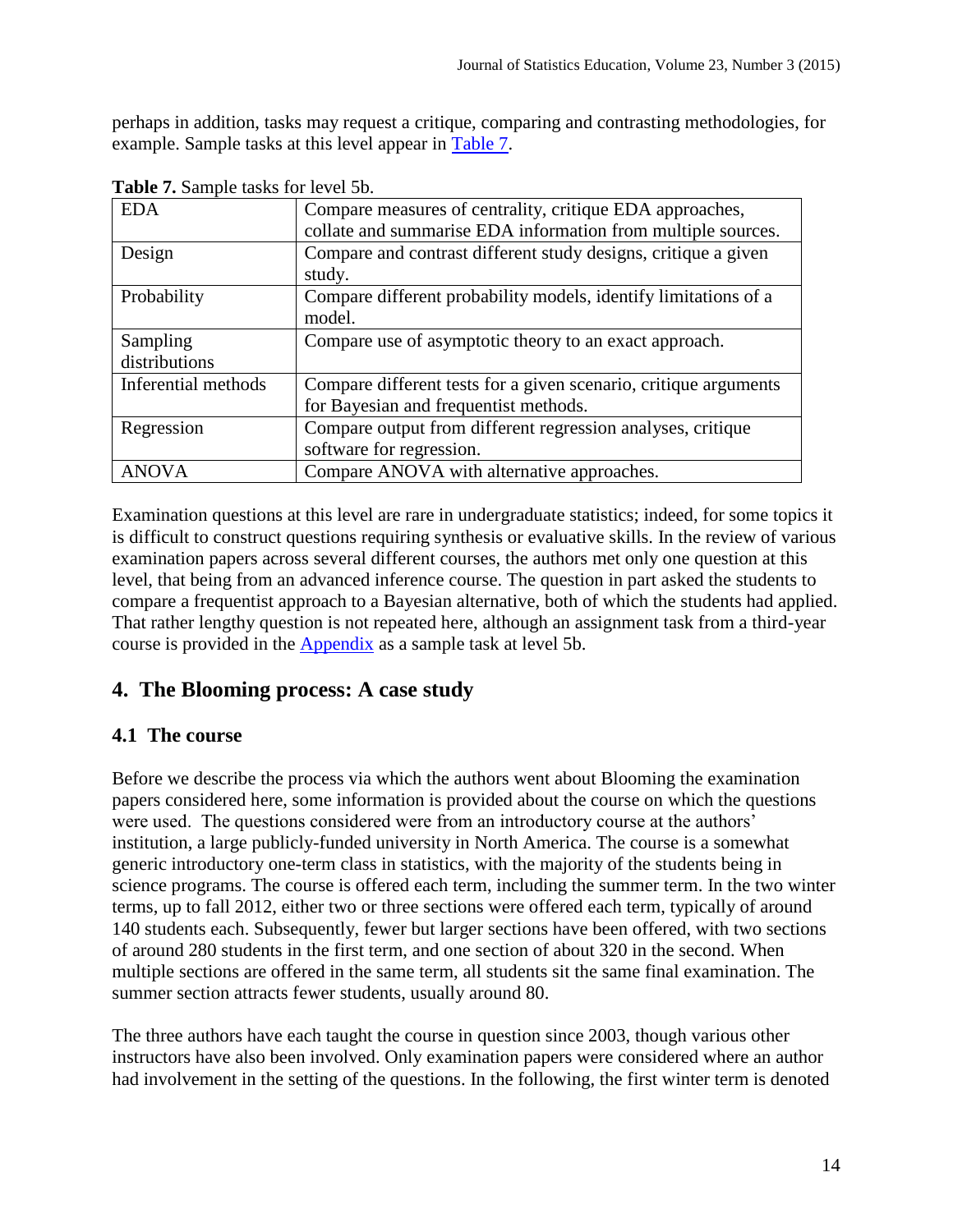F (for "fall"), the second W, and the summer term S. Years are appended, so that, for instance, F11 denotes the fall term in 2011.

A motivation for our work was to evaluate the impact of pedagogical innovations adopted in the course since 2007. These reforms include the introduction of comprehensive learning outcomes (2007), personalised response system use in each class (clickers, also 2007), a revision of the laboratory activities (2008), the introduction of on-line homeworks via the WeBWorK system (2012), and optional study skills workshops (2013). Throughout the process of transforming the course, efforts were made to shift assessment away from testing the ability to perform routine calculations and towards assessing the appreciation of important concepts. Appraising the effectiveness of these reforms as gauged by student learning proved difficult, partly since changes have been incremental, and partly since no baseline data exist for comparisons. That said, some examination papers were available from prior to the reforms, along with records of students' overall scores. It was of interest to see whether the examinations have increased in difficulty, as measured by Bloom's Index, and also to explore student performance. The prior perception of the authors was that examinations had become more cognitively demanding, yet students were performing at least as well.

Largely out of interest, the first author computed the Bloom's Index for an examination on a second course in statistics he taught. This course, referred to as "the second course" in what follows, is a follow-up from an introductory course such as the one described above. This second course recruits around 120 students per year, mostly third and fourth year science students, approximately a third of whom are statistics specialists. The course is taught once per year, in the fall term.

## **4.2 Applying the method**

As a starting point, the first author produced descriptors of question styles and example questions at each level for various topics covered on the course, similar to the content of section 3 and the Appendix here. These were distributed to the other authors, along with some references on the taxonomy and a short summary of the key ideas. Following meetings in which the taxonomy was discussed in the context of an introductory statistics course, it was agreed that the authors would initially each independently attempt to Bloom the exam from the second term in 2008. This examination paper was chosen as a training paper as it fell in the middle of the time period over which examinations were available, and was representative of the time at which transformations to the course were underway but not fully implemented.

After each author independently Bloomed the W08 examination using prototype versions of the descriptors and sample questions provided here, the parties met and discussed discrepancies in their ratings. There was a need to refine the guidelines, in particular clarifying the distinctions between tasks at levels 2 and 4. The desirability of splitting questions into components at different levels – typically 3 and 4 – became apparent.

Computing the Bloom's Index requires knowledge of the points weighting on parts of longanswer questions, and it was determined even a multiple-choice question may require skills at both level 4 (for instance, select the appropriate test) and level 3 (compute the test statistic).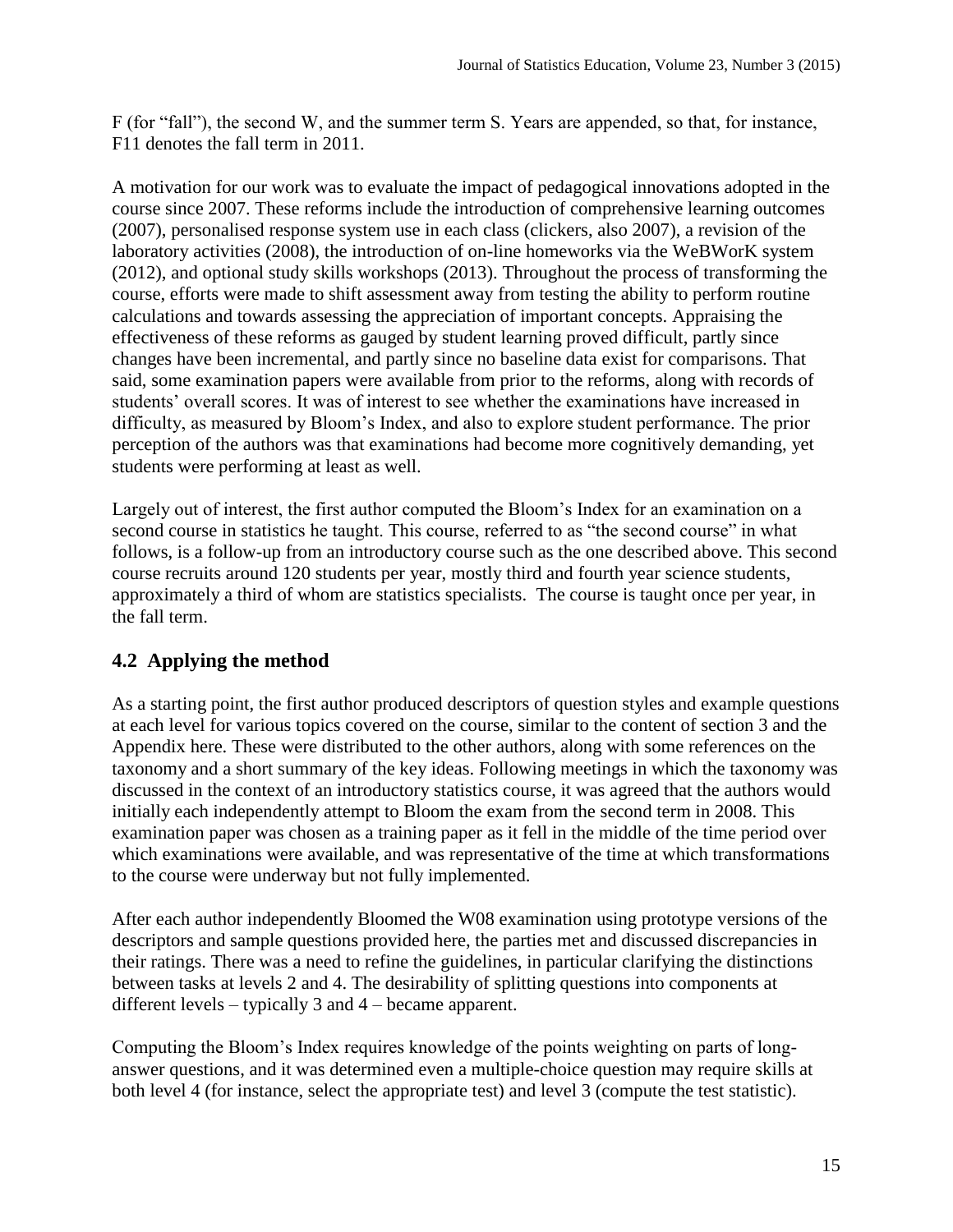Assigning such a task entirely at the highest level seems artificial, although admittedly correctly computing the wrong statistic would lead to no marks for a student in a multiple choice setting. It is a more accurate reflection of the processes required to answer a statistics question to break down the task into sub-tasks where a clear distinction can be made. For instance, in a question requiring the student to select an appropriate test, perform the test, and report a conclusion in the context of the study, the performance of the test is at level 3, whereas the selection of the method and the conclusions are at level 4. This in part reflects how students are graded: for instance, a student performing a two-sample t-test where a paired t-test was appropriate could still obtain some credit if carrying out the (incorrect) test correctly. More importantly, there are cases where such subdivision of tasks better reflects the cognitive process required.

Subsequent to the refining of the guidelines, the authors independently Bloomed examinations from S03, W06, W11, W13, and F13. In each case one of the authors had been involved in teaching the course and setting the examination, and so could provide information about which questions, if any, the students had previously seen and therefore are at level 1. The W13 paper was Bloomed after the others, and following the introduction of two additional rules, the need for which had arisen during the Blooming process and had resulted in discrepancies between at least two raters. These are described below.

The W11 examination included (as Q5) the following:

Q5. Here are three data sets: Data I: 5, 7, 9, 11, 13, 15, 17 Data II: 5, 6, 7, 11, 15, 16, 17 Data III: 5, 5, 5, 11, 17, 17, 17 Which of the following statements is/are true about the three data sets? (a) The three data sets have the same range. (b) The three data sets have the same standard deviation. (c) Data III has the largest standard deviation among the three data sets. (d) Both (a) and (b). (e) Both (a) and (c).

An expert would not compute the relevant standard deviations to answer this question, instead applying an analytical process to assess which data set had the larger statistic. No doubt many students simply computed the statistics and so needed only level 3 skills, leading to the decision that by default the level of the least complex approach possible should be attributed to a question where alternative approaches are feasible. The suggestion is that if an approach to a question can successfully and practically be performed at a low level of mastery (as per Bloom's) then many students would adopt that rather than consider more expert-like approaches that may be simpler in some way, and the task should be assigned to the lower level. This guideline appears sensible independent of the level of the course.

The second issue that arose was when subsequent parts of a question provide information that reduces the level of earlier parts. For instance, in the F13 exam, questions 32-35 related to the same case study. Only Q35 revealed that ANOVA was an appropriate method to apply. Presumably, though, students that had the wrong idea would revisit their answers, enlightened by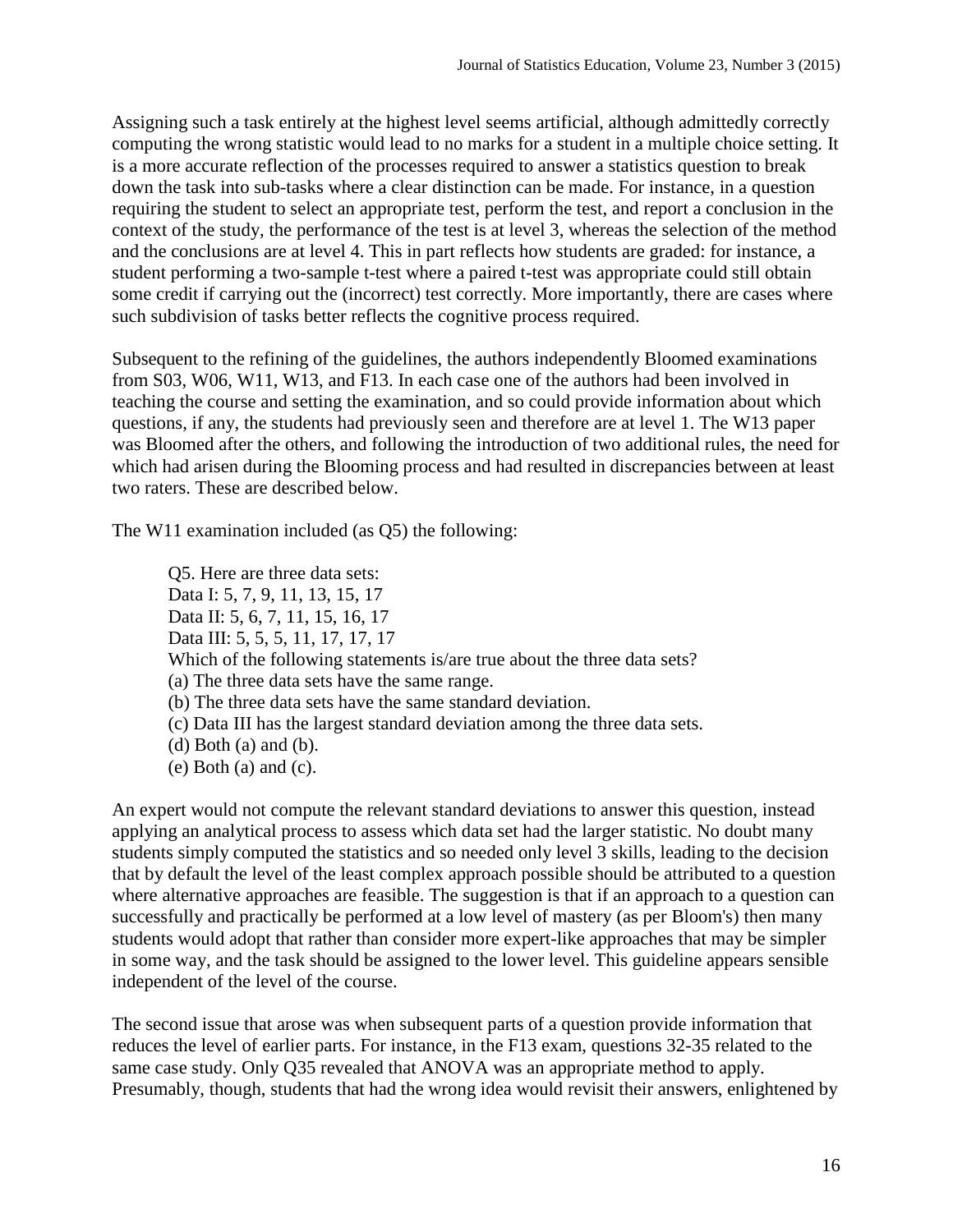the information in Q35, so that level 4 cognition was not required for Qs 32-34. However, this does assume a student can recognize that new information is relevant to previous responses, which requires some level of mastery. In that sense, any change in level in responding to an earlier question relies on the nature of the information appearing in a subsequent question. Such a change would not apply in testing situations that prevent students returning to earlier questions, but otherwise it is a nuisance when attempting to treat related questions as stand-alone entities. The authors believe scenarios similar to the one described in the F13 exam would be the most common circumstance where this problem would arise.

Initially, complete agreement between the three raters on the W08 examination occurred on 60% of items. Once issues such as those mentioned had been resolved, concordancy between the three raters was relatively high across the exams considered. All three raters agreed on around 70% of items, and all three disagreed on less than 5%. These levels of agreement compare favourably with those of [Fairbrother \(1975\),](#page-30-7) [Crowe et al.](#page-29-6) (2008), [Freeman et al.](#page-30-10) (2011), and Casagrand and [Semsar \(2013\).](#page-29-11)

Apart from cases where disagreements could be resolved via introducing a new rule on which all agreed, for the purposes of computing Bloom's Indices, the rules of [Zheng et al.](#page-32-3) (2008) were applied: when two raters agreed their majority choice was adopted, and in cases where the three raters disagreed sequentially (say, assigning 2-3-4 ratings), the middle level was adopted. There were no cases of non-sequential discrepancies. Overall, the descriptors and sample questions were deemed by the authors to be adequate to consistently provide a higher level of concurrency than is reported in comparable research, and the construction of a dichotomous key was considered neither viable nor necessary.

No guide or rubric for Blooming can be definitive, and certain types of questions remained problematic to place on the taxonomy. Questions on EDA, perhaps surprisingly, were amongst those where the authors disagreed most. Maybe on this topic it is hard not to conflate depth of cognition with level of difficulty. To give an example, one W13 question asked students to provide an estimate of the sample mean of a data set based on a histogram. Formulae do exist for this task, but none had been shown to the students and it was not expected that they would concoct their own formula, which would be a level 5 (Create) task. Nonetheless, such an approach would be viable. More reasonably, students could be expected to apply their understanding of the histogram to arrive at a plausible estimate, yet this "apply" task is very different from a relatively straightforward application of a formula, and arguably requires analytical thinking. Such an example illustrates that different approaches to a question could require very different levels of thinking, and even categorising all "apply'' tasks within an introductory course is not easy.

### **4.3 Results**

[Table 8](#page-17-0) below presents results from the six examinations considered for the introductory course. A noticeable feature that changed across time is the proportion of total marks assigned to multiple choice questions, and relevant data are provided. In [Table 7,](#page-13-0) %MC is the percentage of total grade from multiple choice questions, whereas %LOCS is the percentage of distinguishable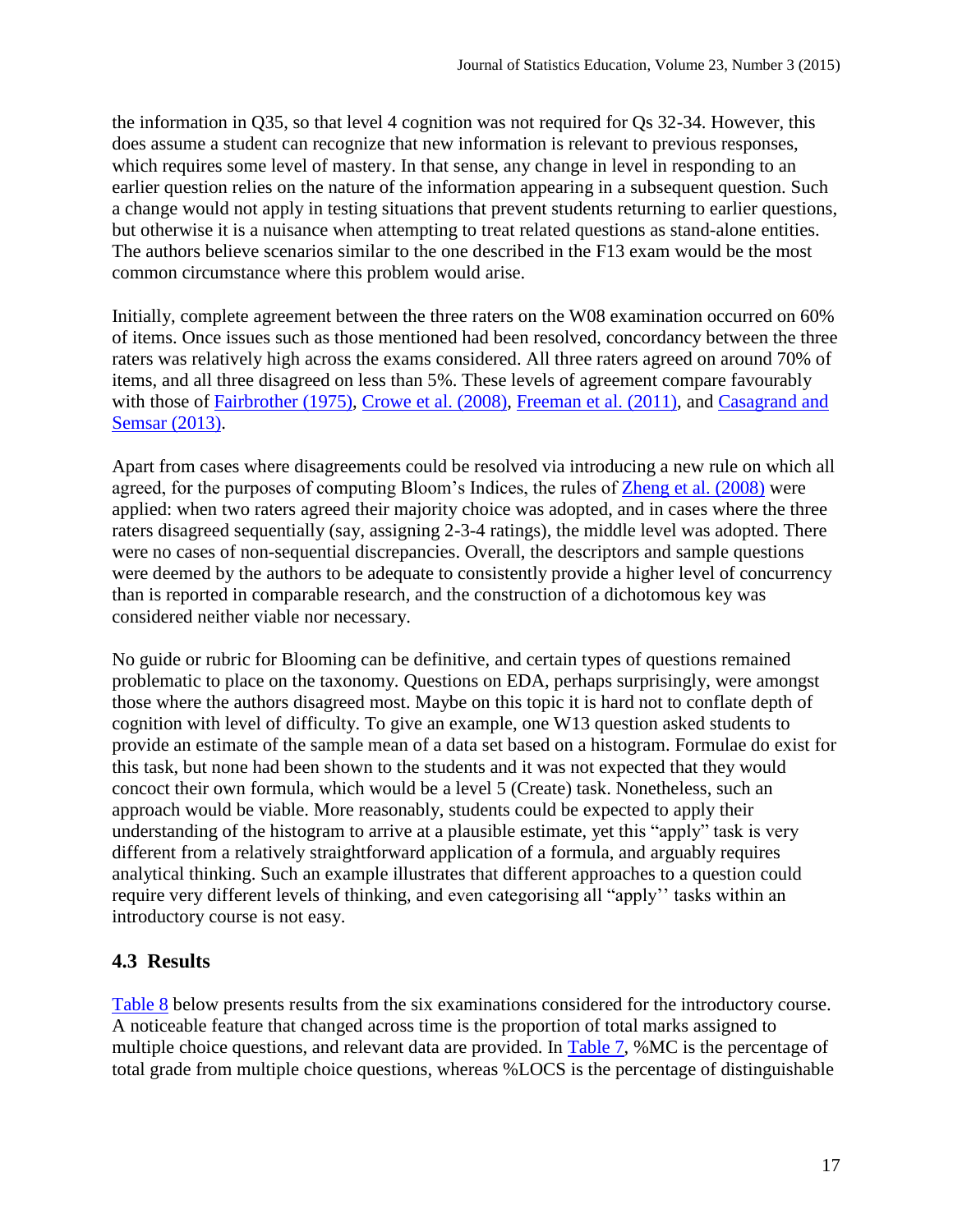question parts assessed as requiring LOCS, with %HOCS the corresponding percentage for HOCS.

|         |           |                  |       | Exam       |       |       |       |
|---------|-----------|------------------|-------|------------|-------|-------|-------|
|         |           | S <sub>0</sub> 3 | W06   | <b>W08</b> | W11   | W13   | F13   |
| Exam    | %LOCS     | 36.7%            | 36.6% | 32.7%      | 37.1% | 29.0% | 18.2% |
| Data    | %HOCS     | 63.3%            | 63.4% | 67.3%      | 62.9% | 71.0% | 81.8% |
|         | %MC       | 21%              | 16%   | 40%        | 70%   | 65%   | 85%   |
|         | BI        | 59.6             | 56.2  | 61.5       | 58.6  | 64.4  | 67.4  |
| Student | N         | 69               | 168   | 127        | 157   | 323   | 289   |
| data    | Mean%     | 77.1%            | 69.8% | 63.4%      | 71.4% | 67.8% | 64.2% |
|         | Std. dev. | 12.5%            | 14.4% | 13.1%      | 13.1% | 15.4% | 15.1% |

<span id="page-17-0"></span>**Table 8**. Data on six introductory statistics examinations, including summaries of student performances.

Data were included for sections of the course where one of the authors was an instructor. In computing summary statistics for student performances, only students sitting the final examination were included. Since summary statistics are based on all students available, no inferential methods are provided here. Only in the rather dubious sense of the students in each section being a subset of all possible students who may have chosen that section can the observations be considered a sample.

The single examination paper from the second course had a Bloom's Index assessed at 60.8, with 20% of the parts only requiring LOCS. Multiple choice questions comprised 32% of the marks available. In total, 129 students sat the examination, with a mean grade of 60.8% and a standard deviation of 9%.

## **4.4 Conclusions**

Taken as a whole, the reported statistics for the examinations considered compare favourably with similar findings by other authors. [Freeman et al.](#page-30-10) (2011) provide figures for four test papers on each of six runs of a biology class taken mostly by second year students at University of Washington. The Bloom's Indices are standardised (by multiplication by  $6/5$ ) to compare with our figures (for the course labelled "Intro Stat") in [Table 9.](#page-17-1) Final examinations considered by Freeman et al. were assigned BI values between 54.1 and 66.4, slightly lower than the range in [Table 8.](#page-17-0)

|        |                     | Bloom's Index |         |  |
|--------|---------------------|---------------|---------|--|
|        |                     | Minimum       | Maximum |  |
| Course | Intro Stat          | 56.2          |         |  |
|        | <b>Biol Midterm</b> | 43.3          | 70.7    |  |
|        | <b>Biol Final</b>   | 54.5          | 66 4    |  |

<span id="page-17-1"></span>**Table 9.** Comparison of results with [Freeman](#page-30-10) *et al.* (2011).

[Zheng et al.](#page-32-3) (2008) used three raters to compare 109 biology questions from the North American Medical College Admission Test (MCAT) with similar numbers of questions from other sources,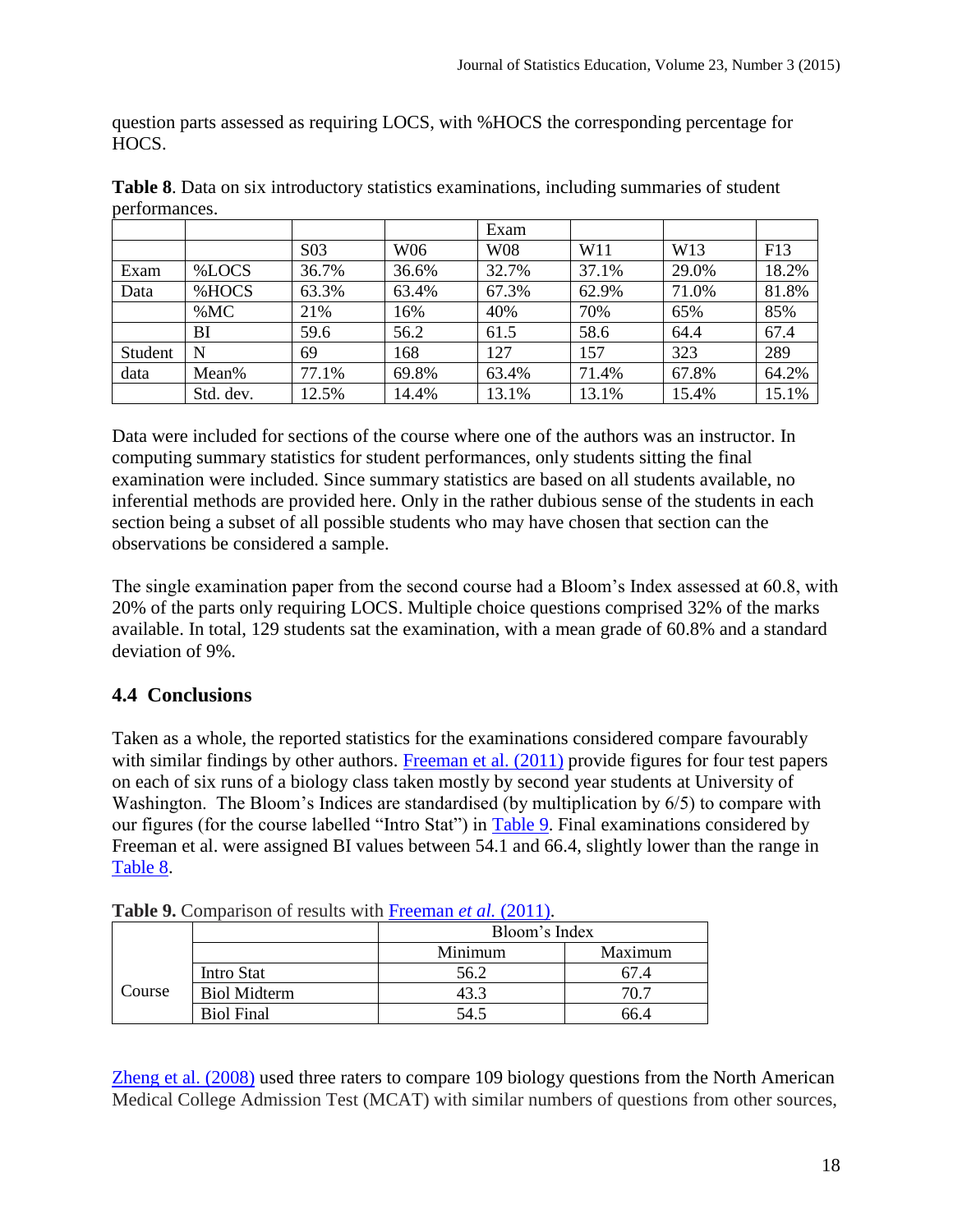including AP Biology, a sample of introductory biology test questions from three universities, the biology Graduate Record Examination (GRE), and five first-year medical school courses from a single institution. The percentages of marks on HOCS for each was taken as a proportion of the marks available from the questions sampled from each type of exam. Results are given in [Table 10,](#page-18-0) below. These figures reported in [Zheng et al.](#page-32-3) (2008) are low compared to the examinations considered here, where, for instance, the W13 and F13 papers have respectively 77% and 82% of total marks on HOCS.

|        |                     | Mean %HOCS |
|--------|---------------------|------------|
| Course | Intro Stat          | 68%        |
|        | <b>MCAT</b>         | 45%        |
|        | <b>AP Biology</b>   | 36%        |
|        | Undergrad Biol      | 51%        |
|        | Medical School Biol | 21%        |
|        | <b>GRE</b>          | 35%        |

<span id="page-18-0"></span>**Table 10.** Comparison of results with Zheng *et al.* [\(2008\).](#page-32-3)

If one regresses mean exam score against Bloom's Index for the introductory statistics exams considered, one cannot reject the hypothesis that the slope is zero, contradicting the expected result that mean score would decrease as BI increases. Assuming our Blooming methods have been objective and consistent, this lack of inverse relationship between performance and difficulty does provide some (admittedly weak) support for the notion that changes to the pedagogy in the course have been effective.

Results in [Table 8](#page-17-0) do indicate that examinations on the course increased in difficulty level over time, as measured by both BI and the percentage of questions requiring high order cognitive skills. In particular, the two most recent examinations considered had the highest scores on both these measures. Since eleven WeBWorK on-line homeworks were introduced in 2012, it may be that, consciously or otherwise, instructors are setting more taxing examinations in the knowledge that most students have experienced much in the way of regular, relevant, formative assessment during the course. That regular, spaced assessments are beneficial to learning compared to fewer, high-stakes tests, is widely accepted. See, for instance, [Myers and Myers \(2007\)](#page-31-10) for a study involving a statistics course. The possible impact of other interventions is harder to discern, if indeed it is sensible to isolate individual effects.

A feature that was not initially considered but became apparent on inspecting the examinations was the great variation in the percentage of marks available from multiple choice questions. This percentage rose dramatically over the period of interest, from as low as 16% in W06 to a high of 85% in F13. There are reasons for this change, and possible consequences. As student numbers have increased without a commensurate increase in teaching assistant support, the need for a speedy turnover of examination grading leads, pragmatically, to an increased use of multiple choice questions that can be machine graded. Yet, there are pedagogical reasons why multiple choice questions are more favoured now than previously. In recent years, the authors have become aware both of many student misconceptions and the ability of multiple choice questions to explicitly tease out misunderstandings in a way that can be more difficult with free-form response questions. One author, for instance, had earlier held the opinion that multiple choice questions were able to assess only low order skills, but now appreciates that cognitive processes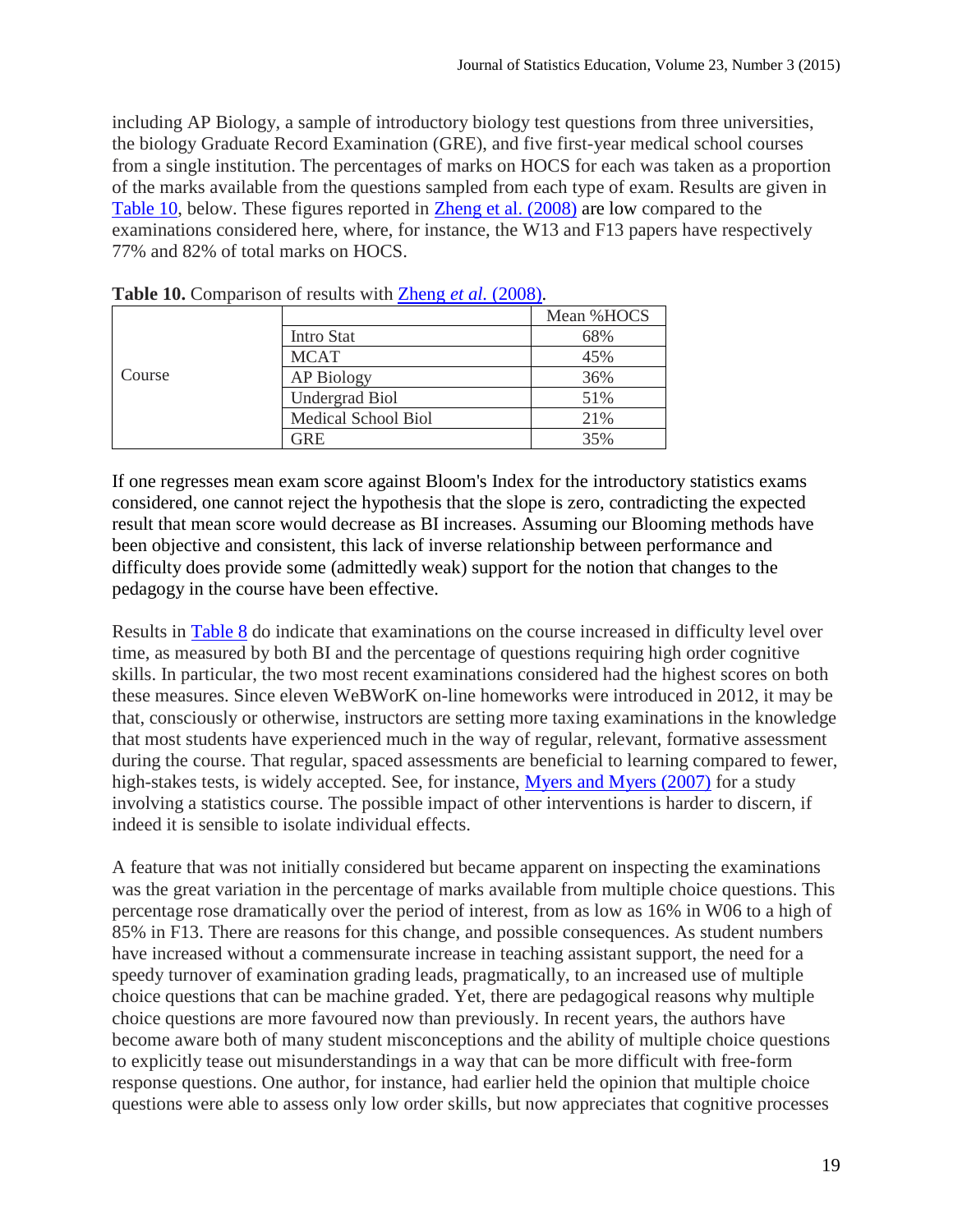at levels 3 and 4 can often be accurately assessed with good multiple choice questions. Concept inventories in statistics and other disciplines, such as the CAOS test [\(delMas et al.](#page-30-12) 2007), are comprised entirely of multiple choice questions.

Increasing the proportion of marks derived from multiple choice questions may, we conjecture, have the by-product of making a test harder for students. On a "long answer" question, a student with faulty reasoning may nevertheless pick up partial credit. For instance, at the authors' institution, on a long-answer question requiring a paired t-test, a student who erroneously performed a two-sample t-test could nevertheless obtain some partial credit if completing his or her test correctly. However, a student applying faulty reasoning on a multiple choice question will gain no marks, since the flawed thinking would almost certainly result in the selection of a distractor.

One might argue that students can gain marks on multiple choice questions by merely guessing, which is true in the sense that were students to purely guess they could be expected to obtain around 20% of the total marks. In our experience, however, students rarely appear to guess, since they enter the examination with at least partial knowledge of the topics assessed. In this way multiple choice questions may in practice make gaining marks more difficult for students with partial understanding compared to free form-response questions assessing cognitive skills at the same level. The authors are not aware of any research that has explored this conjecture, though there is on-going work on awarding partial marks for multiple choice questions (Day, personal communication, June 9, 2015). If the hypothesis can be entertained, however, the examinations considered here have increased in difficulty by %MC, a measure additional to BI and %HOCS.

The BI does not distinguish between multiple choice questions and other styles of questions, except where it is impossible to test an outcome at a higher level by multiple choice. The "objective" level of difficulty of a test (as measured by the BI, for example) should not be confused with measures based on student performance. If our conjecture above is correct - that a higher proportion of marks for multiple choice questions can make a statistics test harder for students with respect to gaining marks for the same level of mastery - then the original [Table 8](#page-17-0) certainly shows an increase in difficulty over time due to the rise in the proportion of marks from multiple choice questions. Whether the conjecture is correct is unclear, and our data could not shed light on the matter as teaching methods and resources changed over time.

Student performance has been quite variable over the years, but contrary to what one might expect, there is no significant relationship between mean grade and Bloom's Index. A somewhat anomalous result appears from summer 2003, the earliest class considered, where the mean grade of 77.1% is the highest observed. Students taking courses over the summer session rarely take a full course load, typically sitting just one or two courses during that term. Hence such students may be able to devote more time and energy to each course taken during that period. Both anecdotal evidence within our department and more detailed analysis by colleagues in other departments at our institution support the hypothesis that summer students on average perform better on a course than students taking the same course during a winter term. There may be demographic differences with summer students too, and feasibly the smaller class size has some impact. Hence, perhaps a more reliable baseline is the W06 cohort.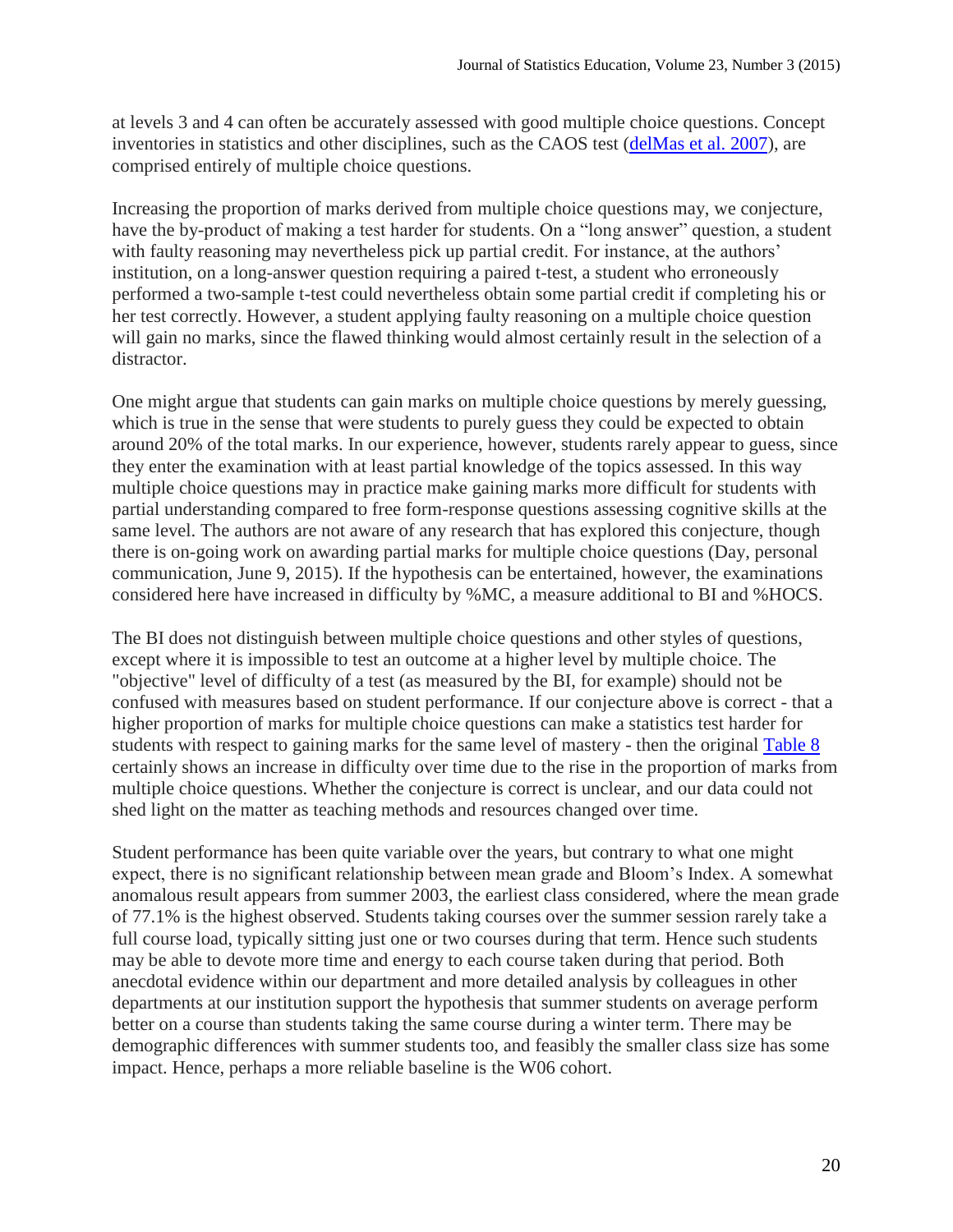The negative correlation between %HOCS and mean score (-0.754) on all exams considered (including the second course) does suggest that students find exams more difficult with a higher proportion of marks awarded for higher order skills. The corresponding regression is just significant at the 5% level, giving further support to the hypothesis. This concurs with the broad conclusions of other researchers, arguably adding finer detail.

The data on the second course are of interest as they appear to dispel the suggestion that examinations on high level courses must make more cognitive demands on students than those on lower level courses. The notion is true in the sense that students need to master at least most of the concepts in the first course to pass the second, so by that measure at least the second course is harder. However, the final examination did not appear more demanding as measured by BI than recent tests on the introductory course. The %HOCS on the second course examination is relatively high, however, and further work may indicate that this is a feature in upper level courses compared to those at lower levels.

## **5. Discussion**

We have presented suggestions as to how to interpret Bloom's taxonomy in the context of statistical education. Although previous researchers have referred to Bloom's as a means of calibrating the levels of mastery required to perform task in statistics, there does not appear to have been an attempt to make explicit how to align assessment tasks on the taxonomy's scale. With a particular focus on the type of tasks learners encounter in introductory courses, we have suggested guidelines for allocating test questions on Bloom's taxonomy. The post hoc evaluation of student performances on a course (or indeed across courses) is proposed as a possible application of this Blooming approach. As an example of this application, a case study is described involving an introductory course at the authors' institution, where certain practical implications and potential difficulties with the Blooming method were encountered and discussed.

Although the authors believe the guidelines presented for assessing the Bloom's level of statistical tasks are practical to apply, there are inevitably caveats. It is impossible to discern the extent to which students have prepared for particular tasks, for instance, even if full knowledge is available as to what materials were provided by the instructor. In coining the term "push-down effect," [Merrill \(1971, p.38\)](#page-31-5) pointed out "Learners have an innate tendency to reduce the cognitive load as much as possible; consequently a learner will attempt to perform a given response at the lowest possible level." The authors find that many students hanker for more worked examples in our courses, and conjecture whether the motivation is implicitly that repeated exposure to completed questions enables learners to "push down" the cognitive load when attempting similar tasks later. Experts, by virtue of increased experience, are able to "push down" their cognitive load when performing tasks that to a novice would be highly demanding. Hence it can be impossible to arrive at entirely objective assessments of the Bloom's level of certain undergraduate examination questions.

Caveats aside, the approach described here has potential for various uses. As presented, Blooming examinations can help instructors compose examinations to test concepts across levels of mastery, and assess trends in difficulty levels in their examinations both within and between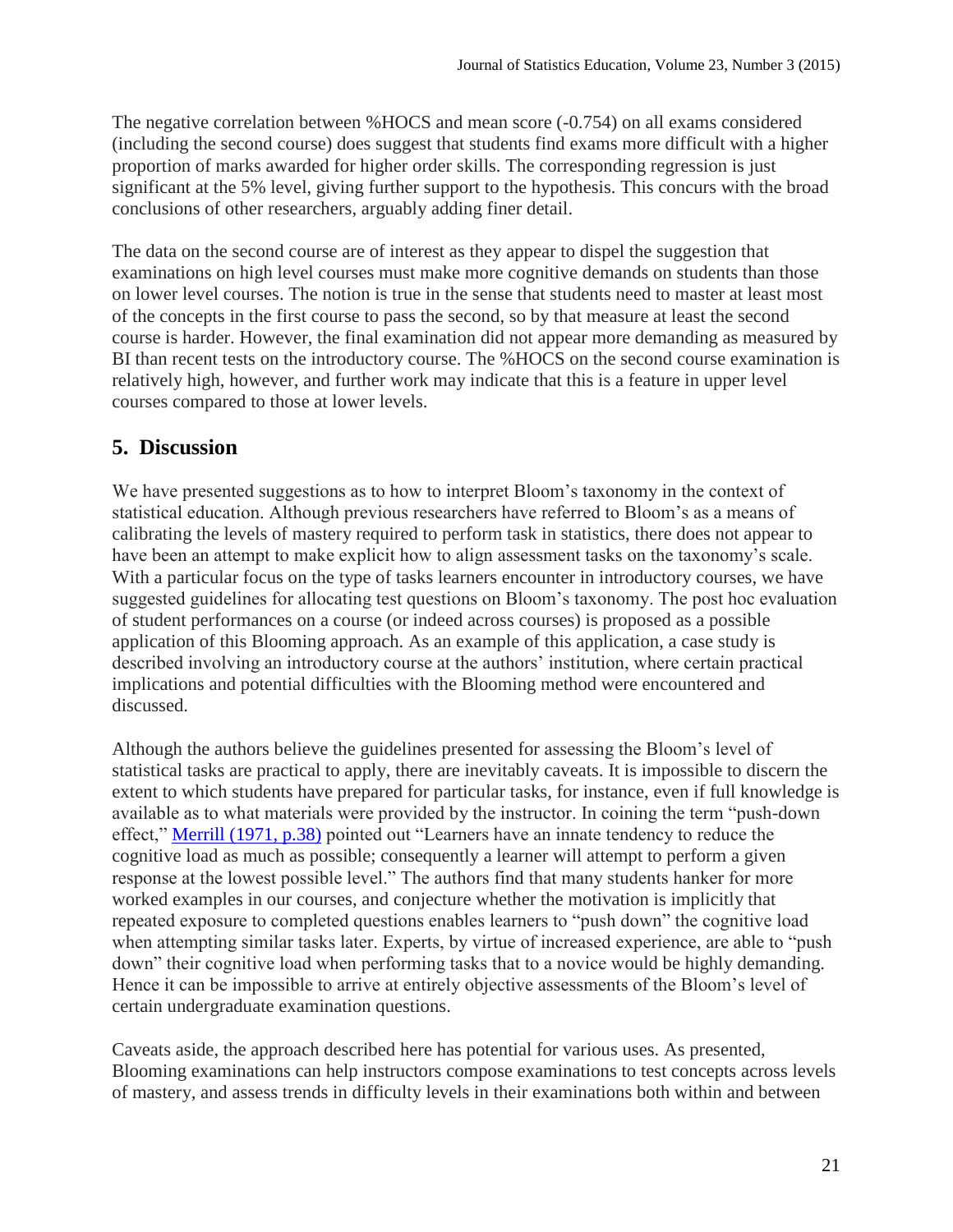courses. Blooming final examinations can provide a relatively easy method for assessing the impact on student attainment due to pedagogical interventions. A difficulty in such research can be obtaining suitable baseline data, since it is often only subsequent to teaching a course by one method that an instructor decides to implement a new approach, by which time the students who had been taught by the previous method have completed the course and moved on. Assuming past test papers and student performance data are available, however, our approach can lead to a means by which course modifications can be assessed in such cases.

In addition to assessing relative difficulties of examinations, the Bloom level descriptors may be useful as a teaching aid. [Crowe et al.](#page-29-6) (2008) illustrate the use of Blooming in enhancing the teaching and learning in biology classes, in part by making students aware that LOCS will not be sufficient for them to succeed in the class. This strategy appears particularly applicable in statistics teaching where, in the authors' experience, some students perceive success in the discipline to be overly reliant on the ability to recall and apply rules and formulae. Indeed, activities that ask students to Bloom particular problems may have benefits in statistical education, following the work of [Bissell and Lemons \(2006\)](#page-29-10) in biology classes.

Alerting students to the depths of cognitive processes required in performing statistical tasks may also have the side effect of altering student behaviour when attempting to learn the subject. For instance, [Scouller \(1998\)](#page-31-11) found that study habits of education students differed depending on the perceived cognitive demands of the assessment tasks. The benefits of appreciating levels of mastery in statistics may only occur to students if presented within a statistics course if, as some educators such as [Wingate \(2006\)](#page-32-6) argue, efforts to improve students' study skills *per se* are useless if detached from the discipline in question.

<span id="page-21-0"></span>It is hoped that the attempts here to describe and pseudo-objectively categorize the depth of thought processes required to solve problems in the statistical sciences may assist teachers in refining their curricula and assessment tools and help learners in developing their meta-cognitive skills within the discipline.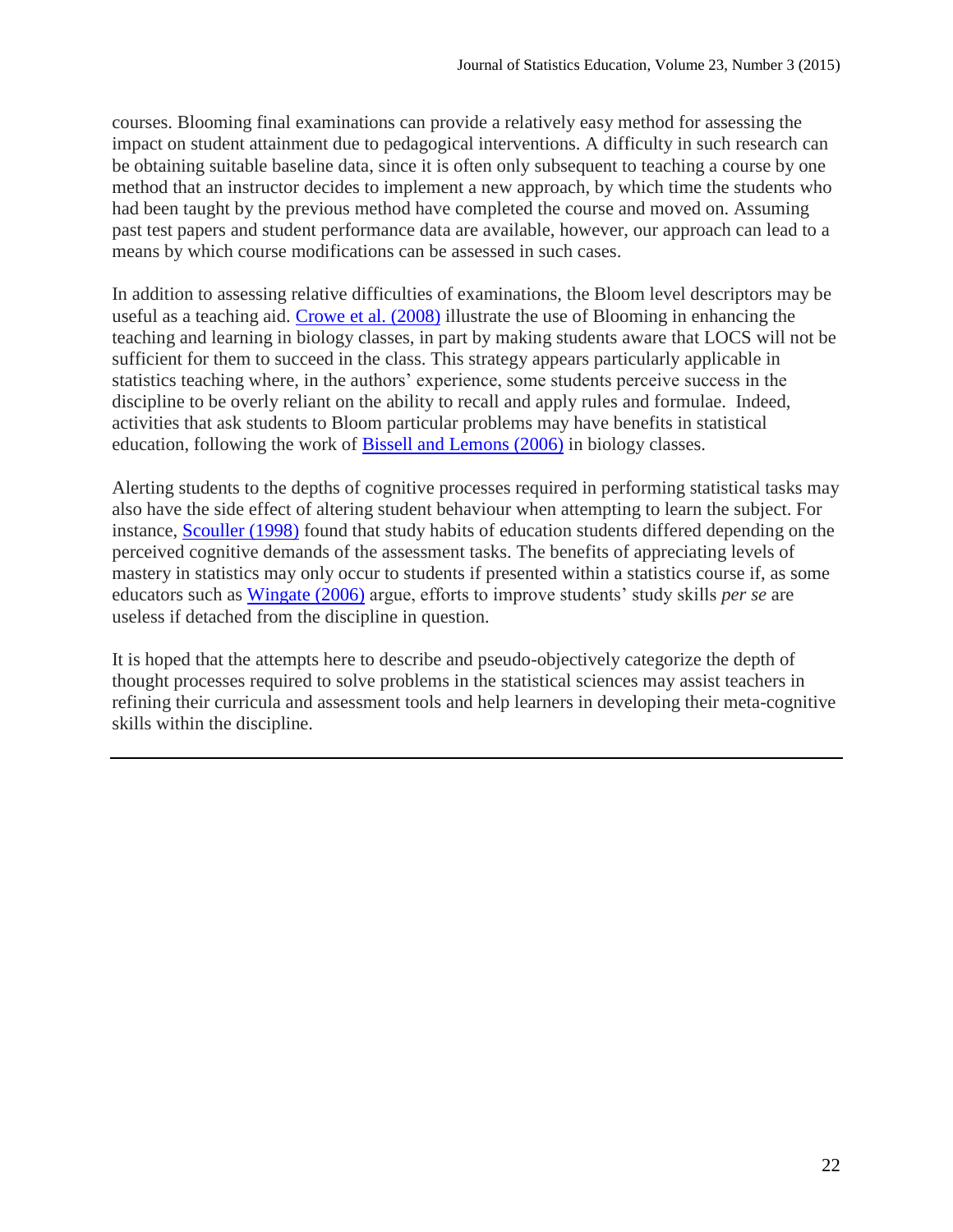# **Appendix**

Sample questions are provided for each of the six levels of Bloom's taxonomy. Most of the questions are actual test questions that have been used at the authors' institution. Comments are provided where required.

## **A. Knowledge/Remembering**

It is assumed for questions 1, 2, 5, and 6 that students have been told each of the facts that are correct, and in not recalling the other statements determine those false. It might be argued, however, that level 2 thinking is being applied in this process. This is most likely in the first question.

1. (Design): Indicate which of the following is/are true for clinical trials that are *doubleblind*, by circling the corresponding letter(s):

- (a) The placebo effect is eliminated.
- (b) Neither subject nor medical staff knows which treatment is applied.
- (c) They are most appropriate for matched pair designs.
- (d) The data will be analysed without regard to which treatments were applied.
- (e) The results are encoded to "blind" information about the subjects.

2. (Probability): Indicate by circling the appropriate letter(s) which of the following statements is/are always true for a Normal distribution:

- (a) It is a symmetrical distribution.
- (b) Its mean and standard deviation are similar.
- (c) It is a skewed distribution.
- (d) It is good for modelling categorical variables.
- (e) It is unimodal.
- (f) Its mean and median are identical.

3. (Sampling distribution): State, but do not prove, the Central Limit Theorem.

4. (Inferential methods): Provide the formula for the test statistic for a one-sample t-test, defining all notation you use.

5. (Regression): The slope of a regression line and the correlation are similar in the sense that (choose all that apply):

- (a) they both have the same sign.
- (b) they do not depend on the units of measurement of the data.
- (c) they both fall between -1 and 1 inclusive.
- (d) neither of them can be affected by outliers.
- (e) both can be used for prediction.

6. (ANOVA): In performing the usual hypothesis test in the analysis of variance using the mean-square ratio, the alternative hypothesis is that

(a) at least two of the underlying group means are different.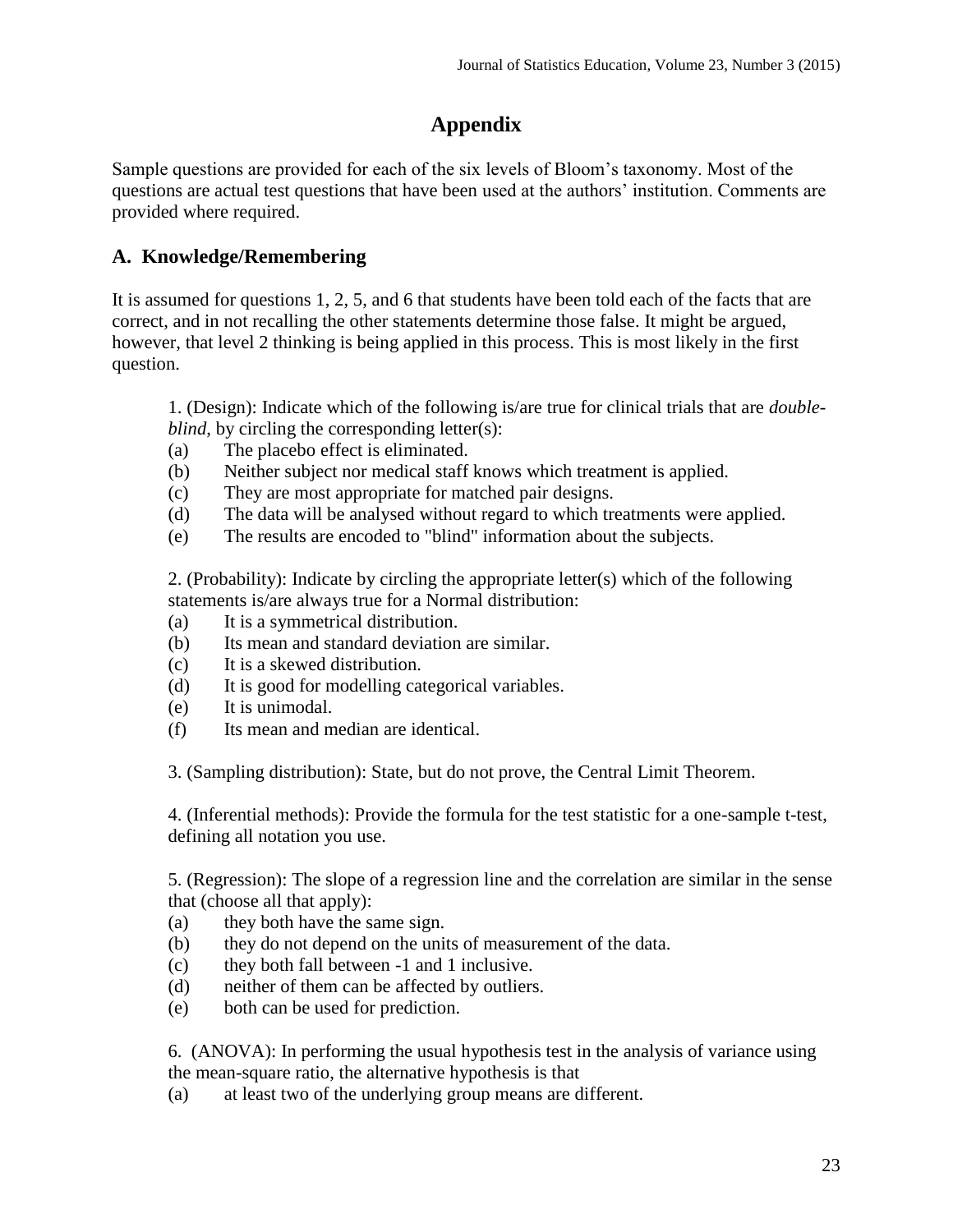- (b) all the underlying group means are different.
- (c) all the within-group variances are equal.
- (d) at least two within-group variances are different.
- (e) all the within-group variances are different.

#### **B. Comprehend/Understand**

1. (Design): Taking a sample using a stratified sampling design is (circle the corresponding letter(s) of all that apply):

- (a) Generally more difficult than taking a simple random sample.
- (b) Taking simple random samples within sub-groups of the target population.
- (c) Systematically ignoring sub-groups of the population.
- (d) Likely to remove problems with non-response.
- (e) Best when sampling units within each stratum are similar.

2. (Probability): Ignoring twins and other multiple births, suppose that the babies born in a hospital are independent, with equal probabilities that a baby is born a boy or girl. Consider the events A={the next two babies born are both boys} and B={at least one of the next two babies born is a boy}. Are A and B independent?

3. (Sampling distribution) A survey of people who own stocks investigated how frequently the respondents monitored the value of particular stocks. Of the 545 respondents, 386 indicated they checked the values of particular stocks at least once a day. What is a parameter of interest in this study?

4. (Inferential methods): A scientist is interested in investigating a physical parameter  $\theta$ which can take one of two possible values. She plans to conduct a test of  $H_0$ : $\theta = \theta_0$  against an alternative hypothesis  $H_a$ : $\theta = \theta_a$ . She constructs her test at the 1% significance level and to have power 0.90. What is the probability she commits a type I error?

5. (Regression): In a regression model, does the standard error of the estimate of the slope depend on the values of the response variable?

6. (ANOVA): In a comparison of gas mileage per gallon, measurements were taken on 10 Honda Civics, 15 Toyota Yaris's and 30 Mazda 3's. Name one of the parameters of interest.

### **C. Apply**

1. (EDA): The following give the expected number of miles per gallon for ten vehicles, in highway conditions: 27, 28, 24, 28, 30, 22, 30, 28, 31, 38. Find the mean, median, and mode of the values.

2. (Inferential methods): In a two-sided significance test for a mean, the test statistic was -2.12 which is expected to be a value from the standard Normal distribution under the null hypothesis. Find the p-value of the statistic.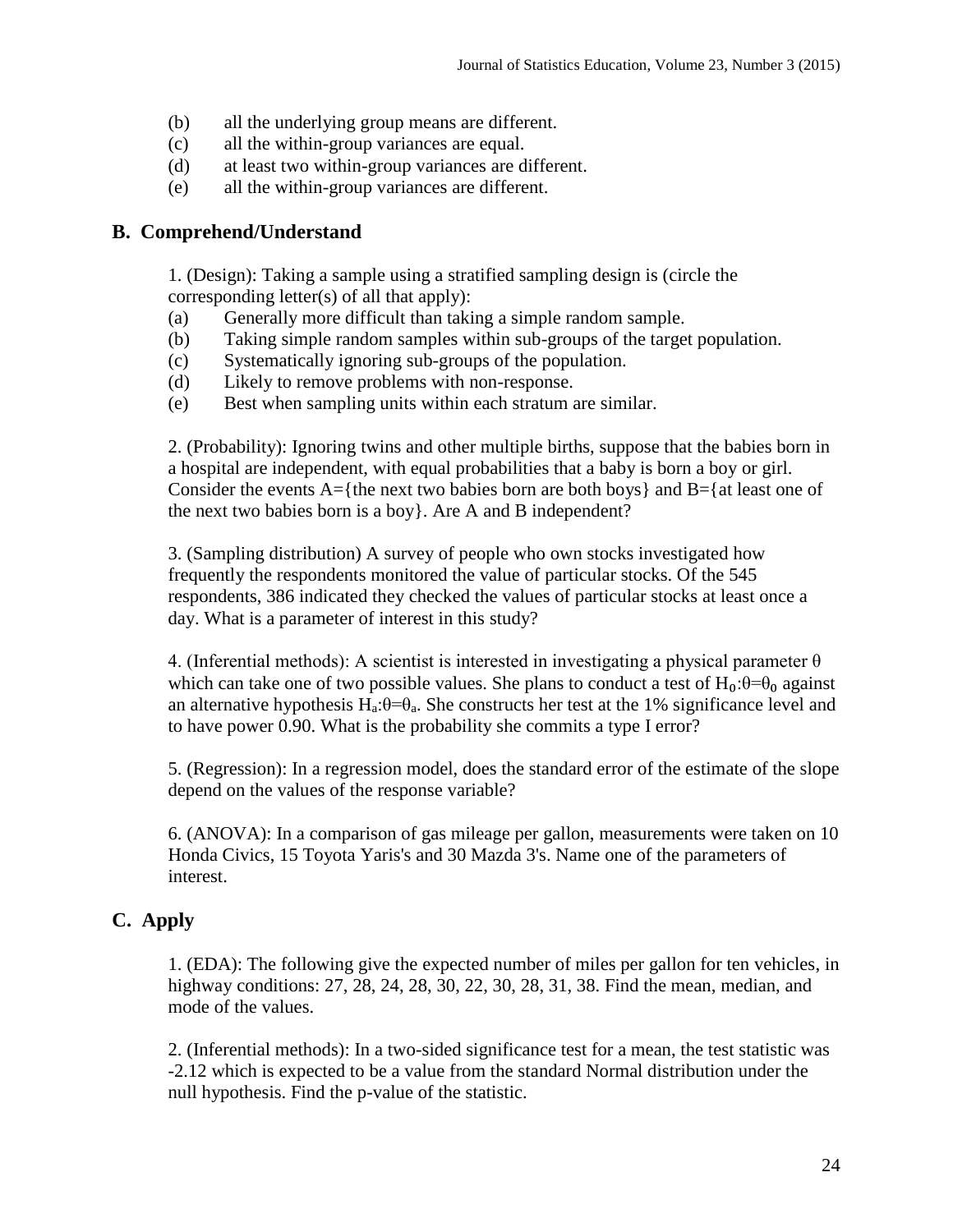3. (Regression): A mining company took twenty samples of sediment from the ocean floor. In each sample, the quantity of Uranium, Y, and the amount of the mineral feldspar, X, were recorded. The mean amount of feldspar was 10.14 micrograms (μg) and the mean amount of Uranium was 9.86 μg. The variances of the variables were 198.85 and 95.90 respectively (in μg²). The sample correlation between the two variables was 0.72. Find the regression line of Y on X here.

4.(ANOVA): A study investigated whether month of birth impacts on the time a baby learns to crawl. Parents with children born in January, May or October were asked the age, in weeks, at which their child could crawl one metre within a minute. The data are summarised below:

|              |         | Crawling age |          |      |  |
|--------------|---------|--------------|----------|------|--|
|              |         | Mean         | St. dev. | Size |  |
|              | January | 29.84        | 7.08     | 34   |  |
| <b>Birth</b> | May     | 28.58        | 8.06     | 29   |  |
| Month        | October | 33.83        | 6.93     | 40   |  |

 The data from each birth month are assumed to follow a Normal distribution. The analysis is via ANOVA, with an incomplete ANOVA table given below:

| Source         | Sums of squares | DoF | Mean Square |  |
|----------------|-----------------|-----|-------------|--|
| Between groups | 1505.26         |     |             |  |
| Error          |                 |     | 53.45       |  |
| Total          |                 |     |             |  |

Compute the test statistic for the test.

#### **D. Analyse**

In the third question below, only the selection of the model (Binomial here) is at level 4, the remainder of the task is at level 3. For the fourth question, it is assumed that the students have not been told about the asymptotic properties of the sample variance, and must deduce that the CLT is applicable. As an aside, the authors find that even after being informed about the convergence of the sample variance, most students answer this question incorrectly.

Question 6 is the first four parts of a multi-part question from the second course. The first two parts are at level 3.

1. (EDA) Twenty specimens of a type of polymer were used in an experiment. Ten were randomly assigned to be exposed to an accelerated aging process, the remainder comprising a control group. Measurements of the tensile strength were made on each specimen, the data below being in psi.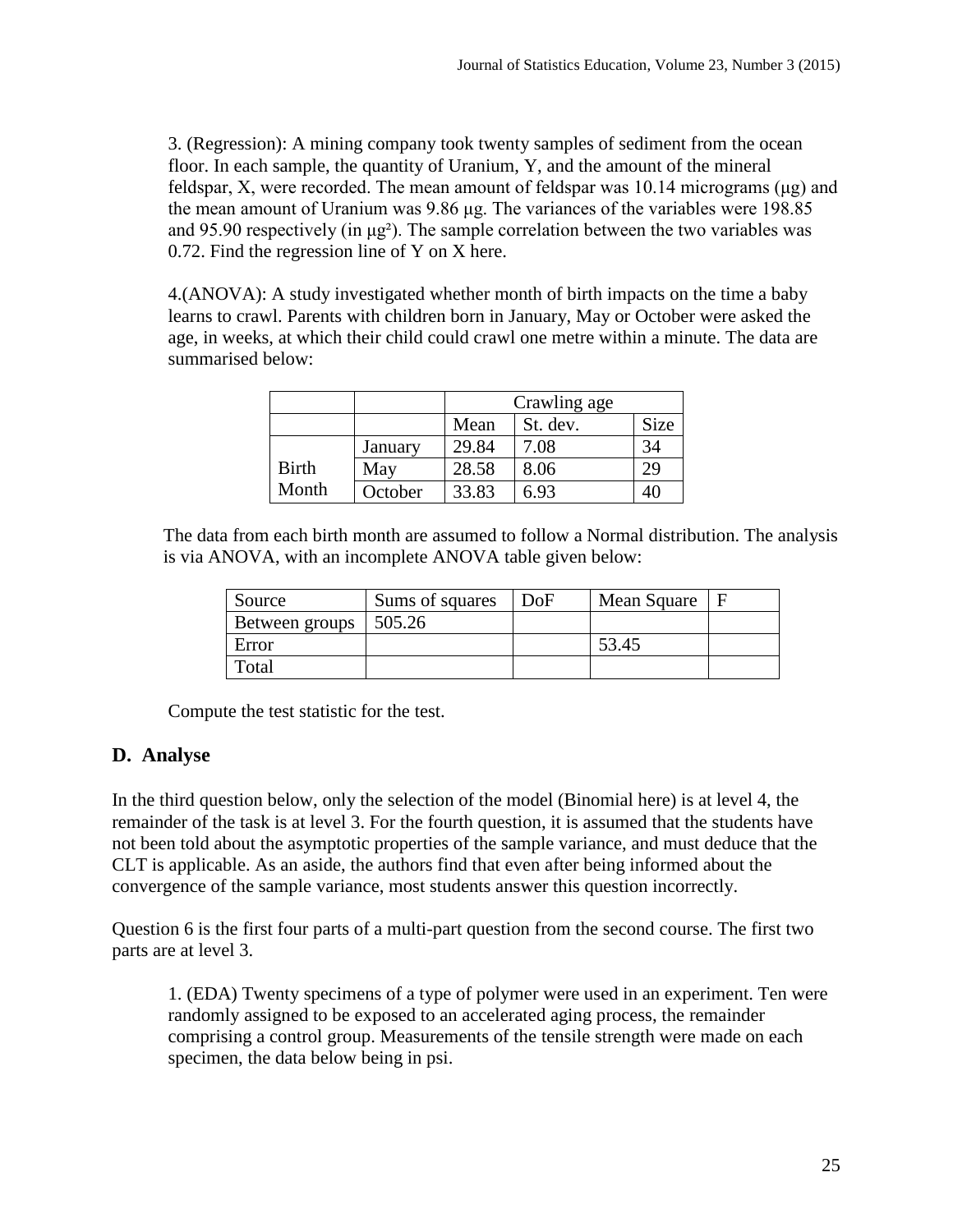| Control group: | 227, 222, 218, 217, 225, 218, 216, 229, 228,                      |     |
|----------------|-------------------------------------------------------------------|-----|
|                | 221                                                               |     |
|                | Accelerated aging:   219, 214, 215, 211, 209, 218, 203, 204, 201, |     |
|                | 205                                                               | 205 |

Create a suitable graphic to compare the three samples. Would you say the accelerated aging process has an impact on the tensile strength of the polymer? Justify your answer carefully.

2. (Design): A study investigated a possible relationship between TV viewing and school grades amongst a sample of 600 high school students. The study indicated that there is a correlation of -0.85 between the number of hours spent watching TV per week and the mean grade score. Circle which of the following is/are likely to be true, and explain your answer:

(a) TV viewing causes poor school performance.

(b) The sample size was too small to provide any reliable evidence.

(c) There are variables which are confounded with TV viewing habits.

(d) The correlation here does not indicate any possible relationship.

(e) Watching more TV would increase a student's high school grades.

3. (Probability): The probability that a driver of a certain age will pass the driving test at the first attempt is 0.35. If six such drivers are entered for their first tests on a given day, find the probability that at least two pass.

4. (Sampling distribution): The variance of a sample is usually defined as

 $s^2 = \frac{1}{n-1} \sum_{i=1}^n (x_i - \bar{x})^2$ . You then take a random sample of size 150 from the same population, and again compute the sample variance.

Which of the following best describes how we should expect the two sample variances to compare?

(a) The two variances would be identical.

(b) The second variance would be expected to be larger than the first.

(c) The second variance would be expected to be smaller than the first.

(d) We would not expect the second variance to be much bigger or much smaller than the first.

(e) It is impossible to say anything about the relative values of the two variances.

5.(Inferential methods): So-called racial steering occurs when a real estate agent has a tendency to show prospective property buyers only homes in neighbourhoods already dominated by the race of the prospective buyer. In a court case alleging that a real estate agent was applying racial steering to renters, data were provided about how the race of a potential renter of an apartment in a complex appeared to influence the section in the complex the realtor showed the potential renter. The complex split into two sections, section A which was predominantly white and B which was predominantly black. The data for a two-month period are below: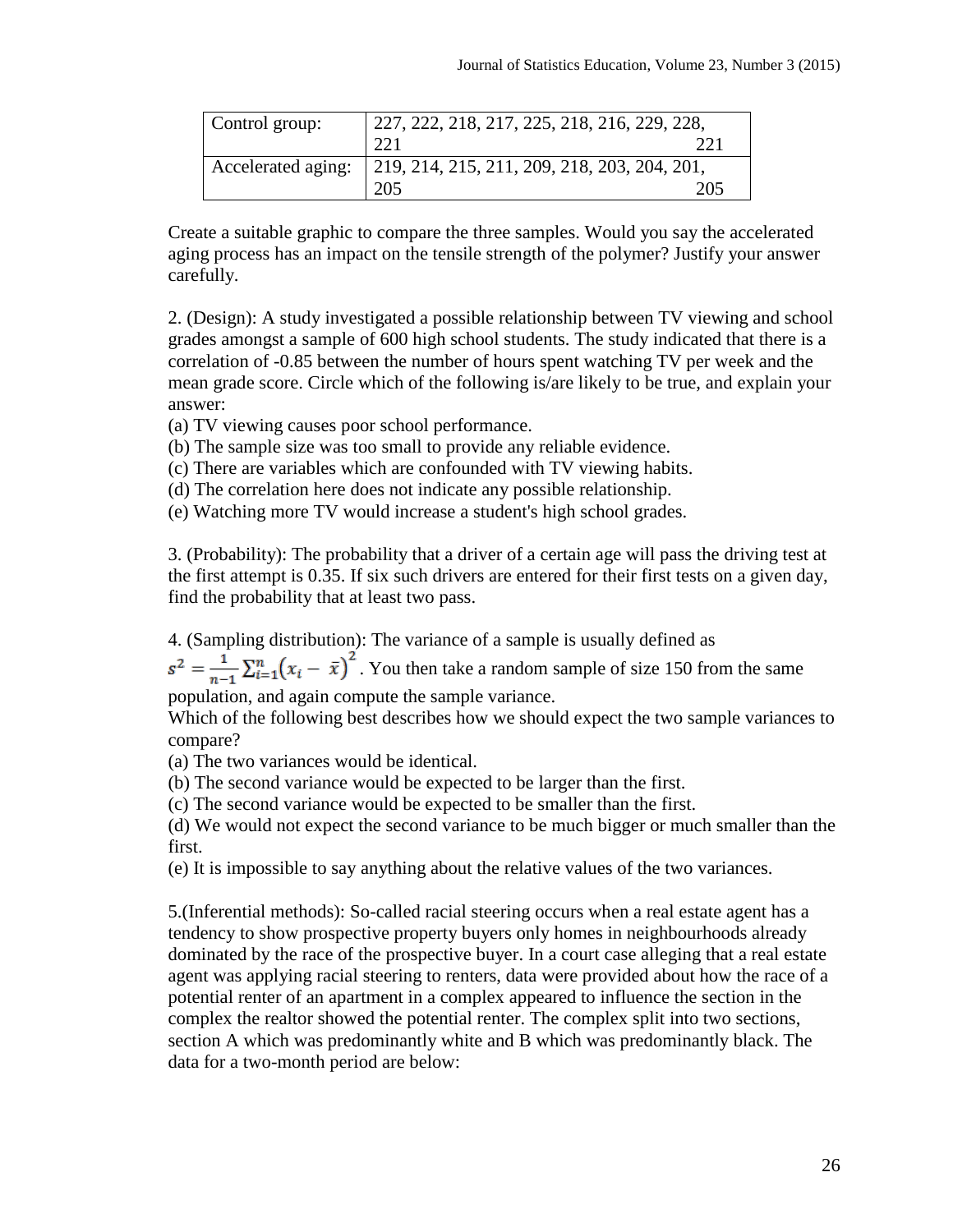|                      | <b>Potential Renter Race</b> |              |  |
|----------------------|------------------------------|--------------|--|
|                      | White                        | <b>Black</b> |  |
| Section   A<br>shown |                              |              |  |
|                      |                              |              |  |

(a) What hypothesis (or hypotheses) is/are of interest to test in this context? (Choose all that apply.):

- i. There was no difference between the number of white and black potential renters.
- ii. There is no dependence between the race of a potential renter and the section they are shown by the realtor in the complex.
- iii. White potential renters are just as likely to rent an apartment in the complex as black potential renters.
- iv. The chance of being shown an apartment in each section does not depend on the race of the potential renter.
- v. There was no difference in the numbers of apartments being available to rent in the two sections of the complex.

(b) Select a hypothesis you chose above. Explain why in this context it would be reasonable to adopt a one-sided alternative hypothesis.

(c) In conducting a hypothesis test here, we might apply a Chi-squared test. What reservation(s) would you have about applying such a test to the data given in the table? (Choose all that apply.)

i. At least one of the expected cell counts is very small under the null hypothesis.

ii. The test is not suitable for testing an interesting hypothesis in the context of data such as those in the table.

iii. It is known that when the counts in the table are small the test tends to have an actual significance level much larger than the level selected, so that the null hypothesis is rejected too often when it holds.

iv. It is known that when the counts in the table are small the test tends to have an actual significance level much smaller than the level selected, so that the null hypothesis is rejected too rarely when it holds.

v.It is known that when the counts in the table are small the test tends to have an actual significance level much smaller than the level selected, so that the null hypothesis is rejected too often when it holds.

6. (Regression): In an experiment on study habits and the relation to final exam grades, data were collected on the scores on the final examination and the estimated hours spent revising for each of the forty students on a course. Some of the students reported that most of the time they spent revising was in the presence of some form of distraction, such as a TV or radio. The remaining students studied most of the time with no such distractions. It is of interest to model how the final test score, Y, depends on the amount of hours spent revising  $(X \text{ say})$ . A model of the form

 $Y=\beta+\beta_1X+\beta_2Z+\beta_3XZ+\epsilon$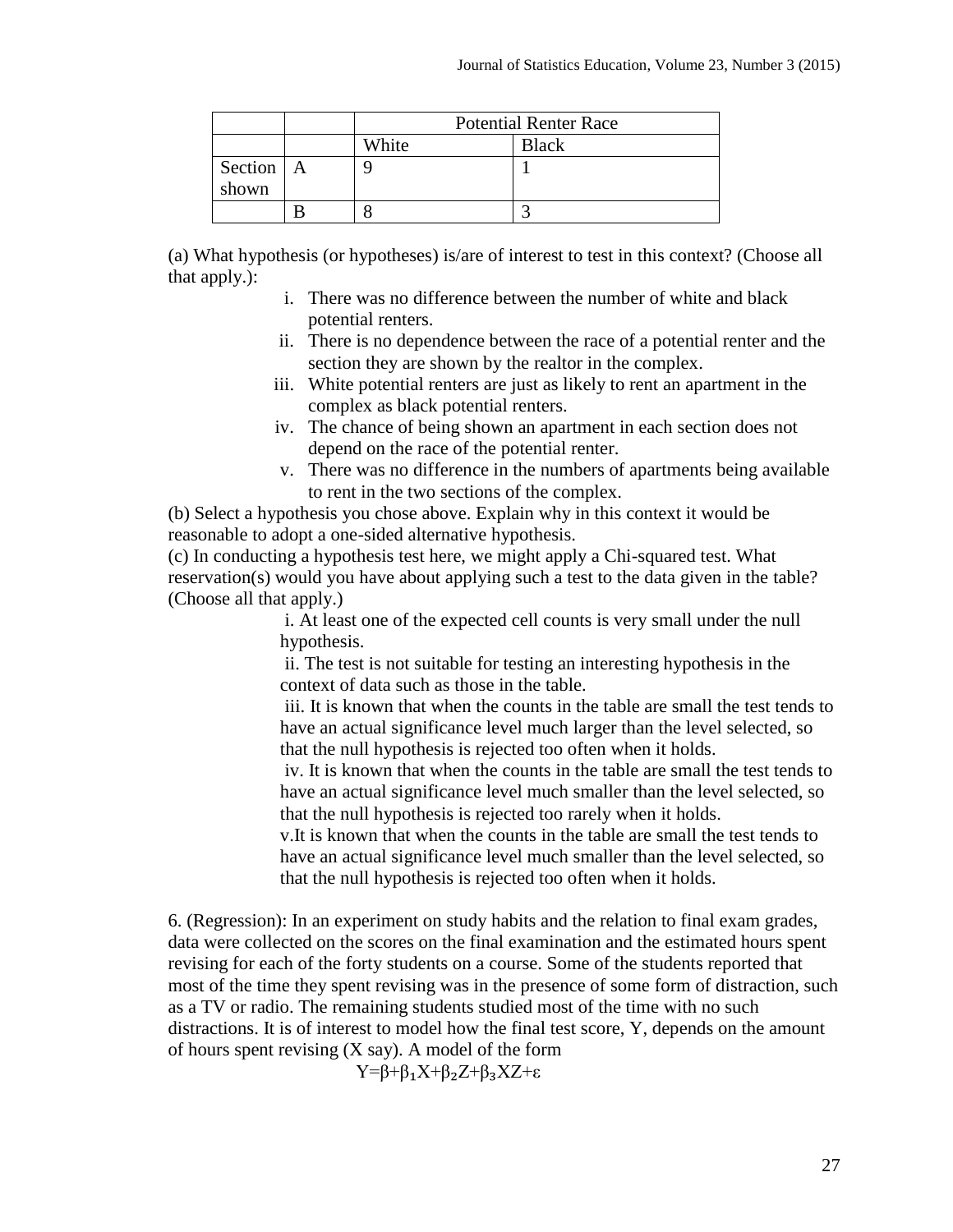$\sigma_1$   $\sigma_2$   $\sigma_3$ 

was fitted, where  $\epsilon$  is a Normally distributed error and the variable Z is 0 if a student was not mostly revising in the presence of a distraction and 1if a student was mostly revising in the presence of a distraction.

The following estimates and standard errors were obtained:

|                |           | Standard |
|----------------|-----------|----------|
| Parameter      | Estimate  | error    |
| βo             | 29.101    | 2.879    |
| P <sub>1</sub> | 0.885     | 0.221    |
| $\beta_2$      | $-0.0113$ | 0.0350   |
| $\beta_3$      | $-0.389$  | 0.0222   |
|                |           |          |

- (a) Based on the model fitted above, for a student who revised mostly without distraction, by how much would you predict their grade to increase for each additional hour of studying?
- (b) Based on the model fitted above, for a student who revised mostly with a distraction, by how much would you predict their grade to increase for each additional hour of studying?
- (c) For each of your answers in (a) and (b), either provide an approximate 95% confidence interval for your estimate, or explain why you are unable to do so.
- (d) For the model fitted above, it is of interest to test whether  $\beta_2=0$ . State clearly in words what this hypothesis is testing in the context given.

7. (ANOVA): A pharmaceutical company conducted a clinical trial to investigate the effectiveness of three drugs in treating HIV. Three hundred HIV patients were randomly selected from the Immunodeficiency Clinic at a local hospital. These patients were randomized to receive one of the three drugs (Combivir, Stribild, and Tivicay). To monitor how the patients were responding to the drugs over a two-year period, they had their viral load (a quantitative measure of the severity of HIV infection) measured at start of the trial and every six months thereafter. A lower viral load indicates a better response to the drug.

In order to compare the true mean viral load among the three drug groups of patients at the end of the two-year period, which of the following hypothesis tests is the most appropriate?

- (a) A one-proportion z-test
- (b) A paired t-test
- (c) A two-sample t-test
- (d) An ANOVA F-test
- (e) None of the above is appropriate.

#### **E. Create/Synthesise/Evaluate**

Examination questions at level 5a and 5b are sparse at the undergraduate level, and rare in introductory courses. The question below is part of an assignment question, the data being from [Roberson et al.](#page-31-12) (1997). The final part asks for an evaluation of the methods applied, and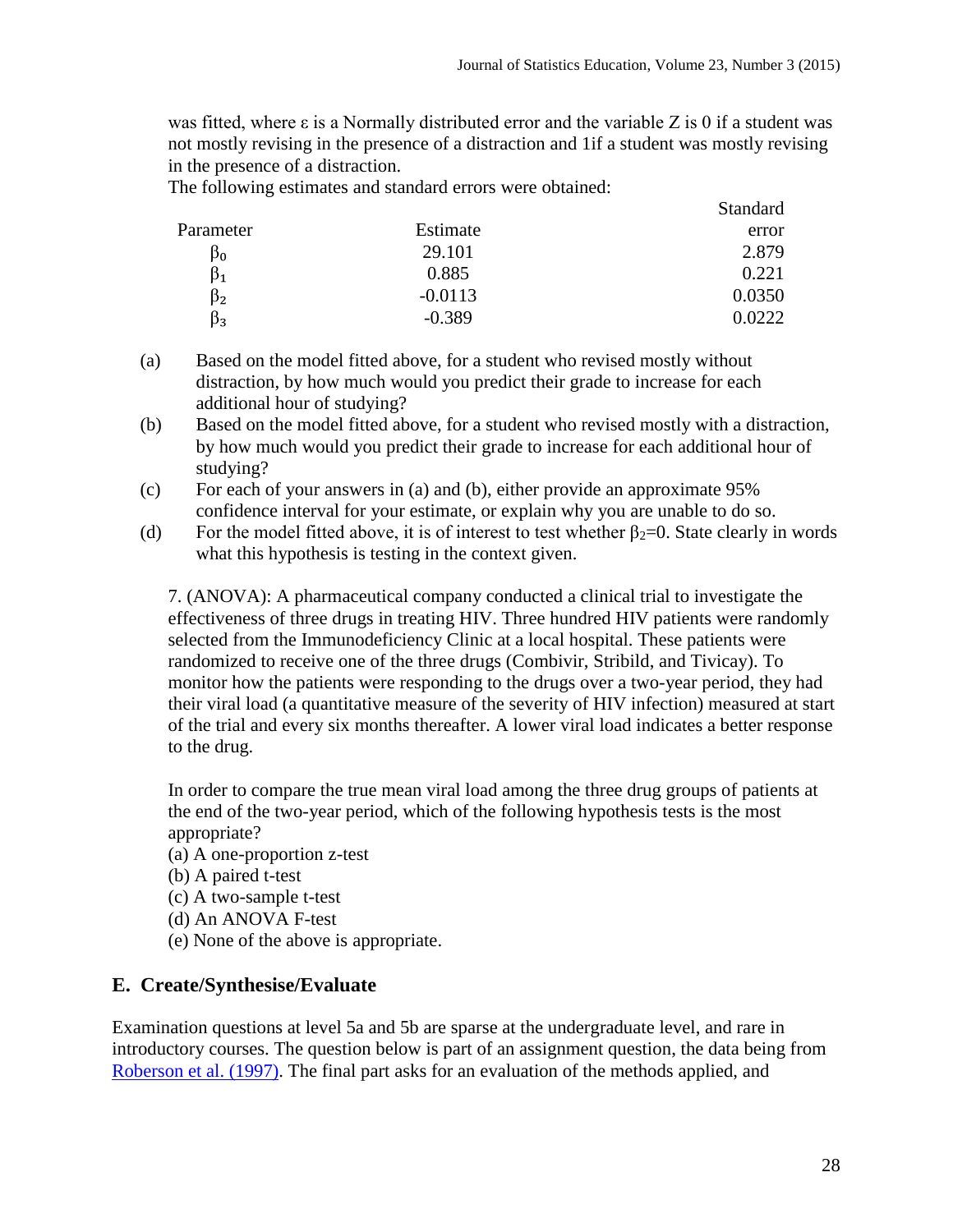addresses some subtle points in the comparison of the tests performed.

(Inferential methods): Students complete an on-line attitudinal survey both before and after taking an introductory Statistics course. One of the items on the survey asks students to rate their agreement with the statement "I expect to perform well on Statistics courses," responses being on a Likert scale, 1 indicating "Strongly disagree" and 5 indicating "Strongly agree." Suppose in a class of seventy students the responses before and after were as follows:

|               | <b>Responses</b> |  |   |  |  |
|---------------|------------------|--|---|--|--|
|               |                  |  | ັ |  |  |
| <b>Before</b> |                  |  | ັ |  |  |
| <b>After</b>  |                  |  |   |  |  |

In the above data, 51 students moved from 2 to 1, 3 moved from 3 to 5, 13 moved from 2 to 5, and 3 moved from 2 to 4.

(a) Describe briefly and clearly what you consider to be the motivation for gathering the survey data described above.

(b) Apply a t-test to the data above. Describe your test clearly, indicating the test used, the null and alternative hypotheses, the test statistic, the P-value, and the conclusion.

(c) Strictly speaking, what assumptions does the above test require?

(d) Do the assumptions of your t test appear plausible here? Explain your thinking clearly.

(e) Perform a sign test on the data provided. Describe your test clearly, indicating the hypotheses, the test statistic, the P-value, and the conclusion.

(f) Explain how to perform Wilcoxon's signed rank test on these data. Compute the test statistic and P-value for this test for the data given.

(g) Comment on the suitability of the three tests you have performed. Decide which test you would prefer, clearly explaining your reasoning.

## **Acknowledgements**

This work was funded in part by the Carl Wieman Science Education Initiative (CWSEI). The authors wish to thank all those involved with CWSEI for their support and feedback during this study, in particular Warren Code, Sarah Gilbert, and Ed Knorr. In addition, the authors are grateful to the two referees and the editor who provided valuable feedback on an earlier draft of this document.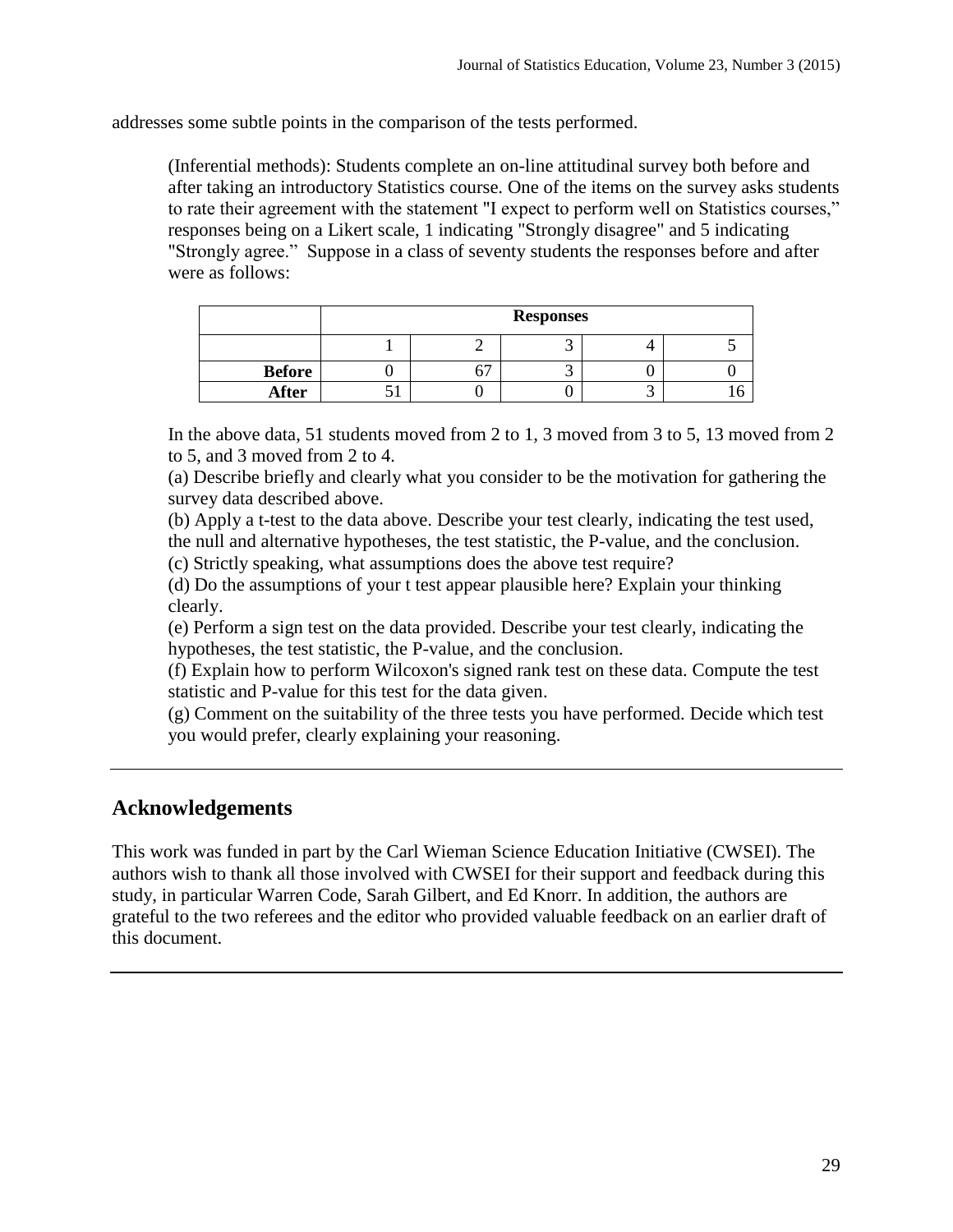### **References**

<span id="page-29-2"></span>Alacaci, C. (2004), "Inferential Statistics: Understanding Expert Knowledge and its Implications for Statistics Education." *Journal of Statistics Education* Vol. 12 No.1. Available at http://www.amstat.org/publications/jse/v12n2/alacaci.html.

<span id="page-29-7"></span>Aliaga, M., Cobb, G., Cuff, C., Garfield, J., Gould, R., Lock, R., Moore, T., Rossman, A., Stephenson, R., Utts, J., Velleman, P., and Witmer, J. (2012), GAISE College Report, American Statistical Association. Available at [http://www.amstat.org/education/gaise/GaiseCollege\\_Full.pdf.](http://www.amstat.org/education/gaise/GaiseCollege_Full.pdf)

<span id="page-29-4"></span>Allen, D., and Tanner, K. (2002), "Approaches to cell biology teaching: questions about questions." *Cell Biol. Edu.* Vol.1, 63-67.

<span id="page-29-5"></span>Allen, D., and Tanner, K. (2007), "Putting the horse back in front of the cart: using visions and decisions about high-quality learning experiences to drive course design." *CBE Life Sci. Edu.*  Vol.6, 85-89.

<span id="page-29-9"></span>Anderson, L.W. (Ed.), Krathwohl, D.R. (Ed.), Airasian, P.W., Cruikshank, K.A., Mayer, R.E., Pintrich, P.R., Raths, J., and Wittrock, M.C. (2001), *A Taxonomy for Learning, Teaching, and Assessing: A Revision of Bloom's Taxonomy of Educational Objectives* (Complete edition). New York: Longman.

<span id="page-29-8"></span>Bailin, S. (2002), "Critical thinking and science education." *Sci. Ed.* Vol. 11, 361-375.

<span id="page-29-0"></span>Begg, A. (1997), "Some emerging influences underpinning assessment in statistics." In *The Assessment Challenge in Statistics Education*. Gal, I. and Garfield, J.B. (edit.) IOS Press, 17-25.

<span id="page-29-10"></span>Bissell, A.N., and Lemons, P.P. (2006), "A new method for assessing critical thinking in the classroom." *BioScience* Vol. 56, 66-72.

<span id="page-29-3"></span>Bloom B. S., Engelhart, M.D., Furst, E.J., Hill, W.H., and Krathwohl, D.R (1956), *Taxonomy of Educational Objectives: The Classification of Educational Goals, Handbook I: Cognitive Domain.* New York: David McKay Co Inc.

<span id="page-29-11"></span>Casagrand, J., and Semsar, K. (2013), ["Don't have a pre-post test, use a Bloom's rubric! The](http://www.colorado.edu/sei/documents/publications/IPHY/Blooms-rubric.pdf)  [development and validation of a rubric for "blooming" assessments to measure student learning.](http://www.colorado.edu/sei/documents/publications/IPHY/Blooms-rubric.pdf)" Available at http://www.colorado.edu/sei/documents/publications/IPHY/Blooms-rubric.pdf.

<span id="page-29-1"></span>Chance, B.L. (2002), "Components of Statistical Thinking and Implications for Instruction and Assessment." *Journal of Statistics Education* Vol. 10 No.3. Available at http://www.amstat.org/publications/jse/v10n3/chance.html.

<span id="page-29-6"></span>Crowe A., Dirks, C., and Wenderoth, M.P. (2008), "Biology in bloom: Implementing Bloom's taxonomy to enhance student learning in biology." *CBE Life Sci Edu.* Vol. 7, 368-381.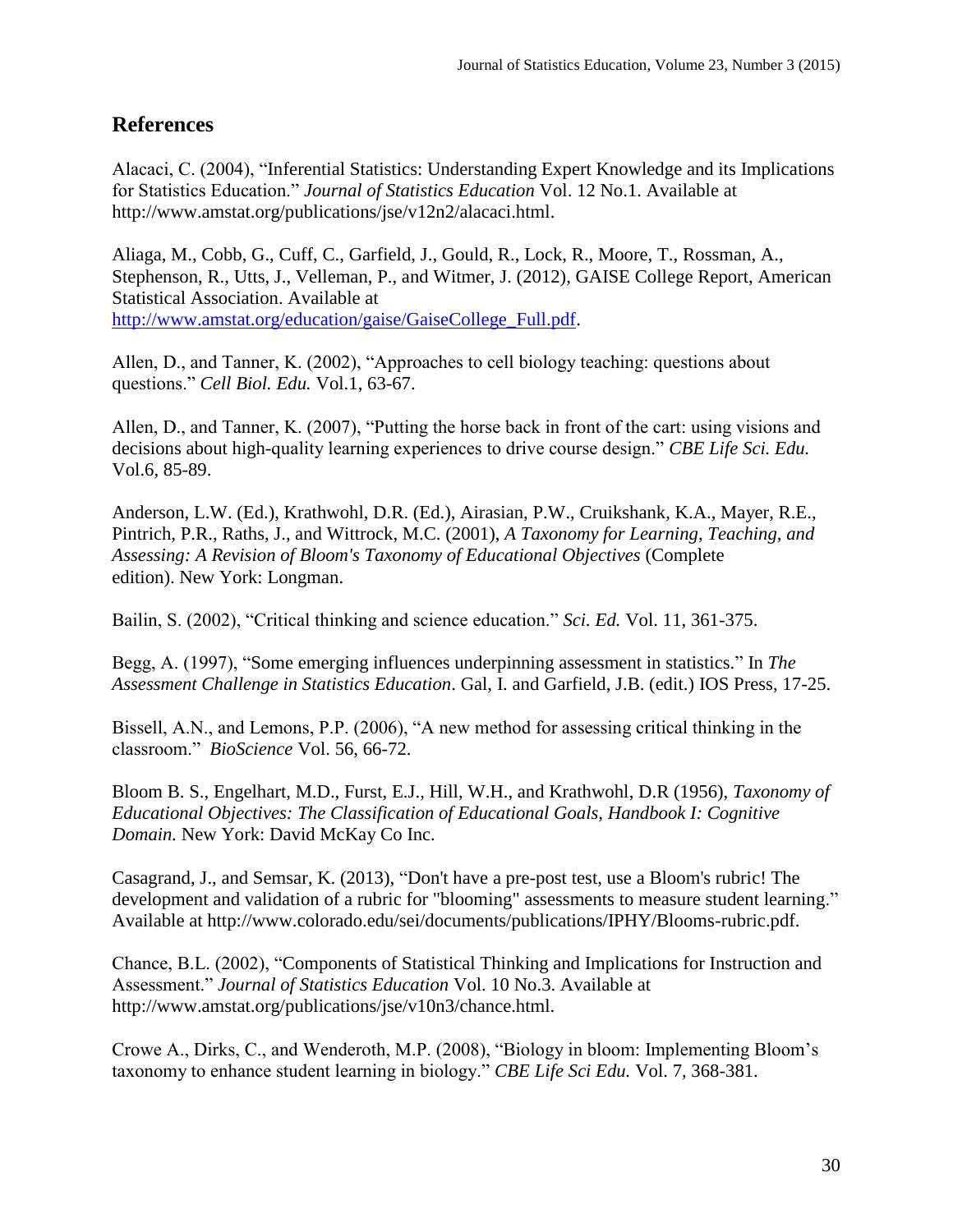<span id="page-30-12"></span>delMas, R. , Garfield, J., Ooms, A., and Chance, B. (2007), "Assessing Students' Conceptual Understanding After a First Course in Statistics." *Statistics Education Research Journal,* Vol. 6, No. 2, 28-58. Available at http://iase-web.org/documents/SERJ/SERJ6%282%29\_delMas.pdf.

<span id="page-30-9"></span>Ebel, R.L. (1965), *Measuring Educational Achievement.* Prentice Hall, N.J.

<span id="page-30-7"></span>Fairbrother, R. W. (1975), "The reliability of teachers' judgment of the abilities being tested by multiple choice items." *Educational Research*, Vol. 17, No. 3, 202-210.

<span id="page-30-10"></span>Freeman, S., Haak, D., and Wenderoth, M.P. (2011), "Increased course structure improves performance in introductory biology." *CBE—Life Sci. Edu.* Vol. 10, 175–186.

<span id="page-30-1"></span>Garfield, J.B. (1994), "Beyond Testing and Grading: Using Assessment To Improve Student Learning." *Journal of Statistics Education* Vol.2 No.1. Available at [http://www.amstat.org/publications/jse/v2n1/garfield.html.](http://www.amstat.org/publications/jse/v2n1/garfield.html)

<span id="page-30-2"></span>Garfield, J.B. and Chance, B. (2000), "Assessment in statistics education: Issues and challenges." *Mathematical Thinking and Learning*, Vol. 2, 99-125.

<span id="page-30-4"></span>Garfield, J., Zieffler, A., Kaplan, D., Cobb, G.W., Chance, B.L., and Holcomb, J.P. (2011), "Rethinking Assessment of Student Learning in Statistics Courses." *The American Statistician*, Vol. 65, No. 1, 1-10.

<span id="page-30-0"></span>Hubbard, R. (1997), "Assessment and the Process of Learning Statistics." *Journal of Statistics Education* Vol. 5 No.1. Available at [http://www.amstat.org/publications/jse/v5n1/hubbard.html.](http://www.amstat.org/publications/jse/v5n1/hubbard.html)

<span id="page-30-3"></span>Lane-Getaz, S. J. (2013), "Development of a Reliable Measure of Students' Inferential Reasoning Ability." *Statistics Education Research Journal* Vol. 12, No.1. Available at http://iase-web.org/documents/SERJ/SERJ12%281%29\_LaneGetaz.pdf.

<span id="page-30-11"></span>Lemons, P.P., and Lemons, J.D. (2013), "Questions for assessing higher-order cognitive skills: It's not just Bloom's." *CBE Life Sci Educ*. Vol.12, 47-58.

<span id="page-30-6"></span>Knecht, K.T. (2001), "Assessing cognitive skills of pharmacy students in a biomedical sciences module using a classification of multiple choice item categories according to Bloom's taxonomy." *Am. J. Pharm. Ed*. Vol.65, 324–334**.**

<span id="page-30-8"></span>Kropp, R.P., and Stoker, H.W. (1966), *The construction and validation of tests of the cognitive processes described in the "Taxonomy of educational objectives."* (Cooperative Research Project N.2117) US Office of Education.

<span id="page-30-5"></span>Madaus, G. F., Woods, E. M., and Nuttall, R. L. (1973), "A causal model analysis of Bloom's taxonomy." *American Educational Research Journal*, Vol. 10, 253-262.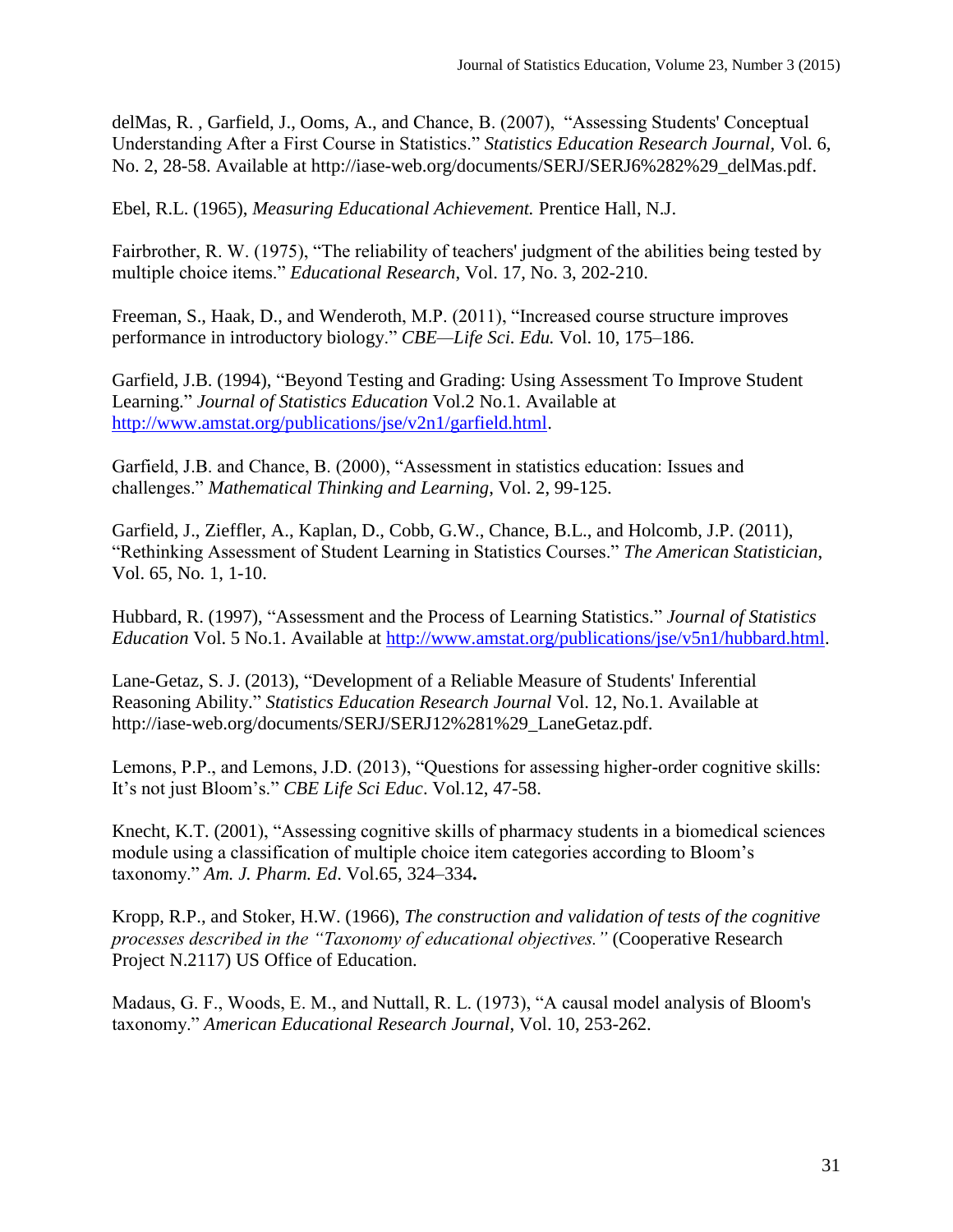<span id="page-31-2"></span>Marriott, J., Davies, N. and Gibson, L. (2009), "Teaching, Learning and Assessing Statistical Problem Solving." *Journal of Statistics Education* Vol.17 No.1. Available at http://www.amstat.org/publications/jse/v17n1/marriott.html.

<span id="page-31-6"></span>Marzano, R.J. (2001), *Designing a New Taxonomy of Educational Objectives.* Corwin Press, Thousand Oaks, CA.

<span id="page-31-5"></span>Merrill, M.D. (1971), "Necessary psychological conditions for defining instructional outcomes." *Educational Technology*, Vol.11, No.8, 34-39.

<span id="page-31-10"></span>Myers, C.B., and Myers, S.M. (2007), "Assessing Assessment: The effects of two exam formats on course achievement and evaluation." *Innov. High. Educ.* 31, 227-236.

<span id="page-31-3"></span>Prince, M. (2004), "Does Active Learning Work? A Review of the Research." *Journal of Engineering Education* Vol. 93 No.3, 223-231.

<span id="page-31-12"></span>Roberson, P. K., Shema, S.J., Mundfrom, D.J., and Holmes, T.M. (1997), "Analysis of paired Likert data: How to evaluate change and preference questions." *Family Medicine* 27 No. 10, 671-675.

<span id="page-31-1"></span>Schau, C. and Mattern, N. (1997), "Assessing Students' Connected Understanding of Statistical Relationships." In *The Assessment Challenge in Statistics Education*. Gal, I. and Garfield, J.B. (edit), IOS Press. 91-104.

<span id="page-31-9"></span>Schwartz, D.L., and Martin, T. (2004), "Inventing to prepare for future learning: The hidden efficiency of encouraging student production in statistics instruction." *Cognition and Instruction* Vol.22, No.2, 129–184.

<span id="page-31-11"></span>Scouller, K. (1998), "The influence of assessment method on students' learning approaches: multiple choice question examination versus assignment essay." *Higher Education* Vol. 35, 453- 472.

<span id="page-31-8"></span>Seddon, G. M. (1978), "The properties of Bloom's taxonomy of educational objectives for the cognitive domain." *Review of Educational Research*, Vol. 48, No.2, 303-323.

<span id="page-31-4"></span>Stanley, J. C., and Bolton, D. T. (1957), "A review of Bloom's "Taxonomy of educational objectives" and J. R. Gerberick's "Specimen objective test items, a guide to achievement test construction."" *Educational and Psychological Measurement*, Vol. 17, 631-634.

<span id="page-31-0"></span>Steinhorst, R. K., and Keeler, C. M. (1995), "Developing Material for Introductory Statistics Courses from a Conceptual, Active Learning Viewpoint." *Journal of Statistics Education*, Vol. 3(3). Available at http://www.amstat.org/publications/jse/v3n3/steinhorst.html.

<span id="page-31-7"></span>Tallman, M., and Carlson, M. P. (2012), "A characterization of calculus I final exams in U.S. colleges and universities." In *Proceedings of the 15th Annual Conference on Research in Undergraduate Mathematics Education* Vol. 2, pp. 217-226, Portland, Oregon.